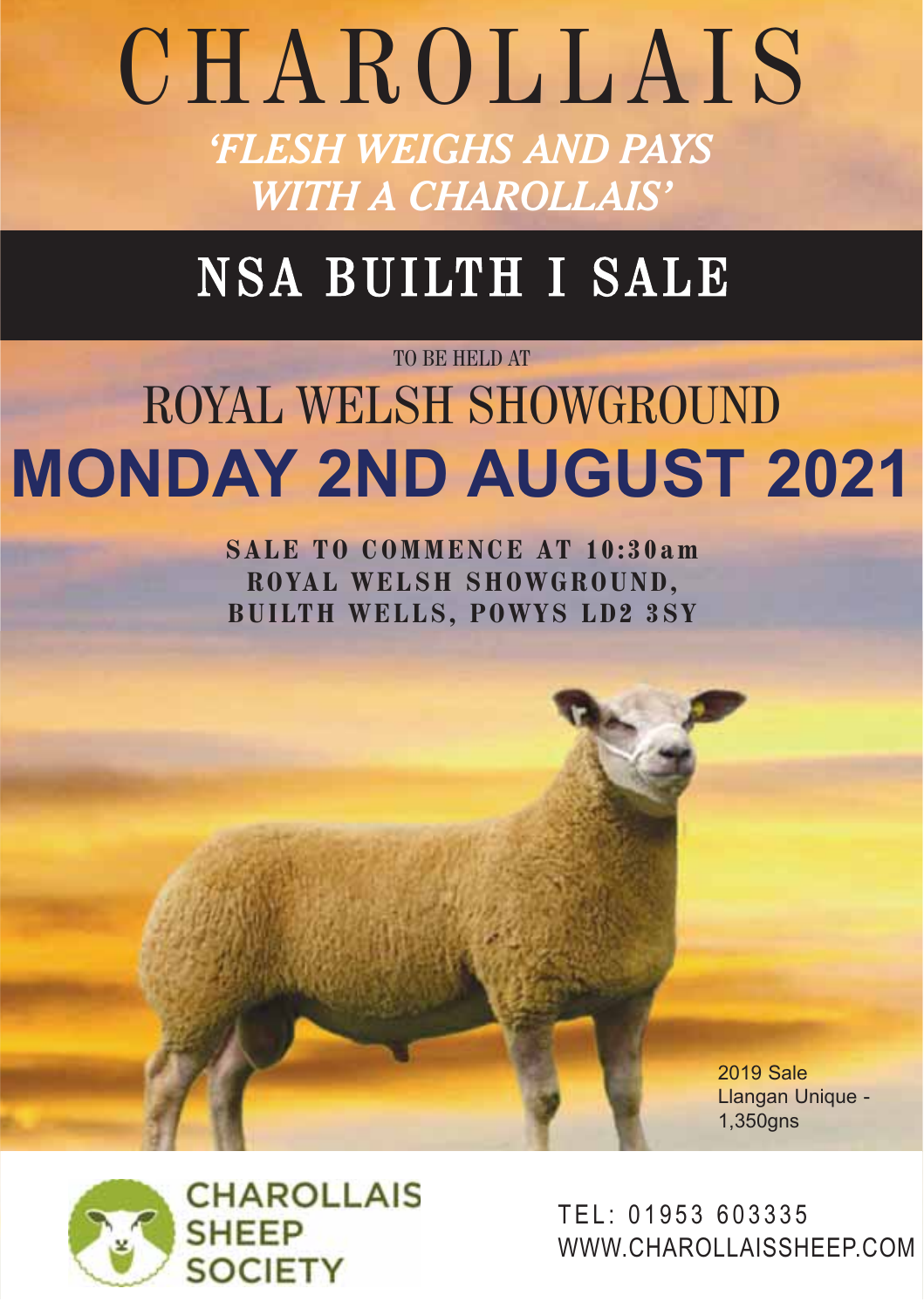# **NSA WALES & BORDER EARLY RAM SALE BUILTH WELLS**

**Catalogue for CHAROLLAIS**

**Held under the Auspices of the British Charollais Sheep Society Ltd**

# **MONDAY 2ND AUGUST 2021**

141 - Head - Ring 1

**83 - Shearling Rams & 58 - Ram Lambs All from MV Accredited flocks**

**SHOW CLASSES - Monday 2nd August 8.30am SALE - Monday 2nd August at 10.30am**



**Auctioneers: Greg Christopher - Hereford Market Auctioneers The Livestock Market, Roman Road, Hereford. HR4 7AN Tel: (01432) 761882**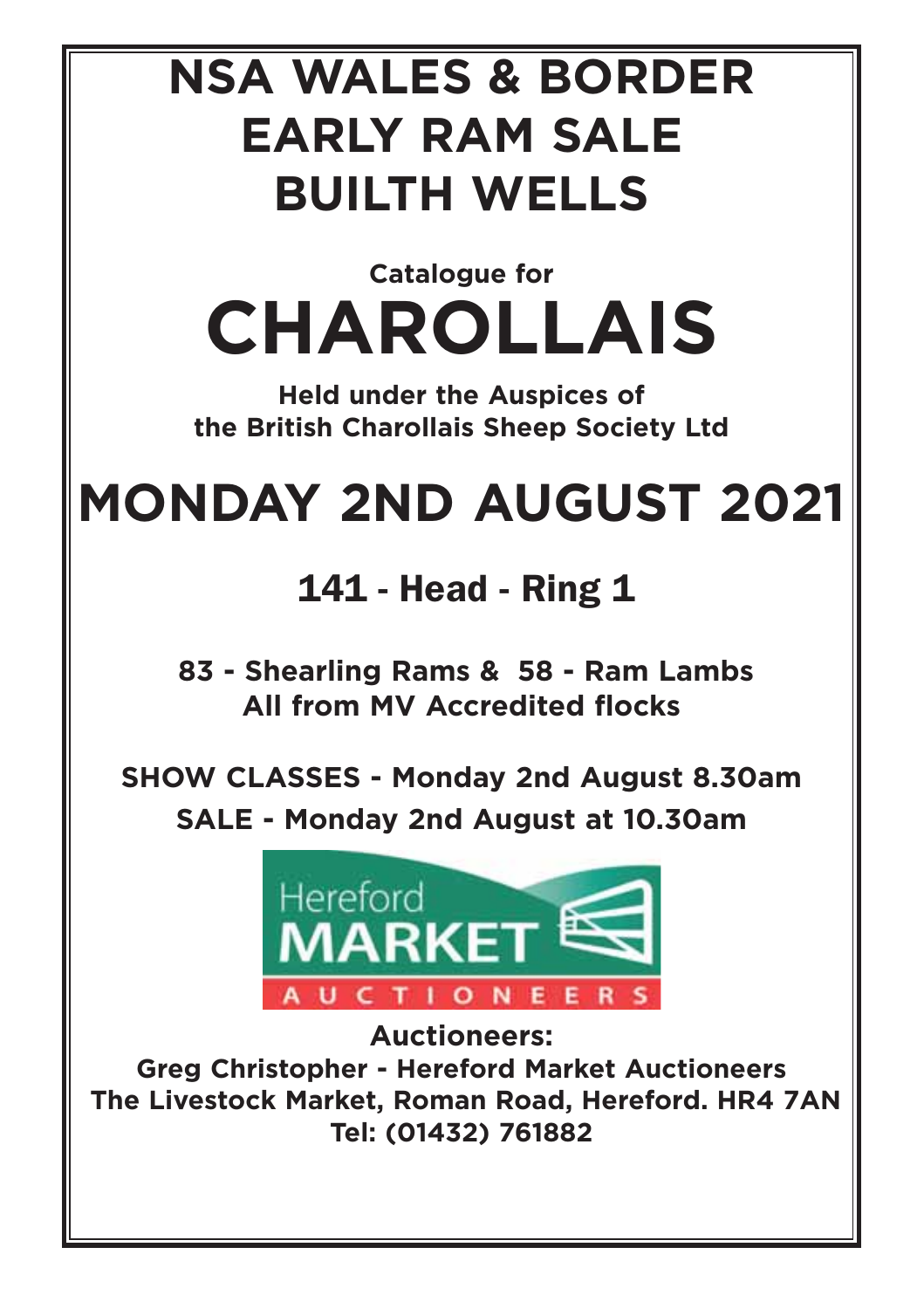# *General Information & Sale Notes*

## ARRIVAL

ALL SHEEP MUST ARRIVE ON SUNDAY 1ST AUGUST BY 4.00 PM

#### **BIOSECURITY**

Intending purchasers are requested to have livestock vehicles cleansed and disinfected.

#### **LICENCES**

Vendors are responsible for completing the Standard Movement Document prior to the sale. The Holding Number for Builth Wells Showground is 52 216 8003

#### COVID REGULATIONS

All vendors must check and adhere to current Covid regulations.

#### MAEDI VISNA

All vendors must ensure that a fully completed MV certificate accompanies their sheep to the sale.

METHOD OF SALE All sheep will be sold in quineas.

#### CONDITIONS OF SALE

All sheep will be sold subject to the Conditions of Sale of the British Charollais Sheep Society and to the Auctioneer's General Conditions of Sale, which are available in the Auctioneer's office.

#### PEDIGREE CERTIFICATES

Pedigree certificates relating to the sale will be available from the Auctioneer's office on the day of the sale. See note below with regard to Notified Males.

#### PEDIGREE STATUS FOR MALES

Would purchasers please note that there are two different status of registration for Charollais rams, Full Pedigree and Birth Notified. All full pedigree rams are marked as such in the catalogue and have been upgraded by the breeder, all other rams have notified status only.

No pedigree certificates are issued for notified rams and these rams are not eligible for use within a pedigree flock until they are upgraded to full pedigree status. If full pedigree status is required then a fee of £20.00 plus VAT is payable to the Society.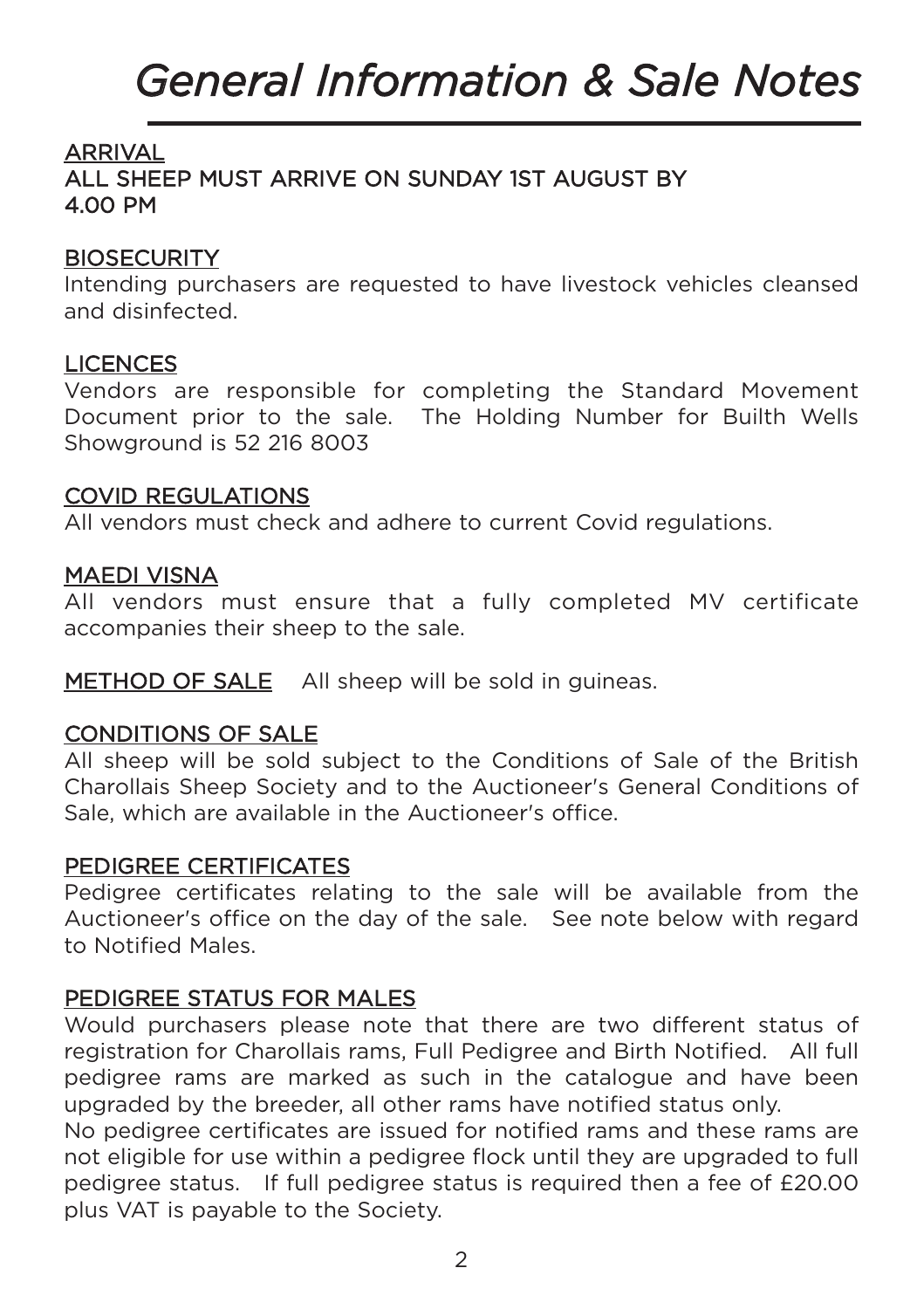## SCRAPIE GENOTYPE RESULTS

The Scrapie Genotype results listed in this catalogue are guaranteed to be correct by the person whose name appears as the Vendor in the catalogue. Whilst the Society will make all possible effort to provide purchasers with the correct information, they can in no way be held responsible for any error or omission of information.

## AMENDMENT TO THE BALLOT SYSTEM

The following procedure will be followed for the above Society sales at both the Early & Main Sales held at Builth Wells.

The 2021 vendors brought forward from 2019 will be divided into three sections. The last third will be moved to the front, the middle section to the end & the first 1/3 will move to the middle where they will be subject to a ballot. The other two sections will remain in their previous year's order. With this system vendors will only change order every third year & with balloting the middle section no-one should find themselves unfairly balloted. New vendors will be placed at the beginning & end of the ring, as happened previously.

## **SCRAPIE GENOTYPE CERTIFICATES**

It is the responsibility of the vendors to take the individual Scrapie Genotype certificates for their sheep with them to the sale and hand them to the purchasers. Please DO NOT hand them in to the auctioneers as they do not wish to be held responsible for their safety.

For further information on the breed and membership contact:- THE CHAROLLAIS SHEEP SOCIETY Youngman's Road, Wymondham, Norfolk. NR18 0RR Tel: 01953 603335 Fax: 01953 607626 Email: office@charollaissheep.com or visit our web site www.charollaissheep.com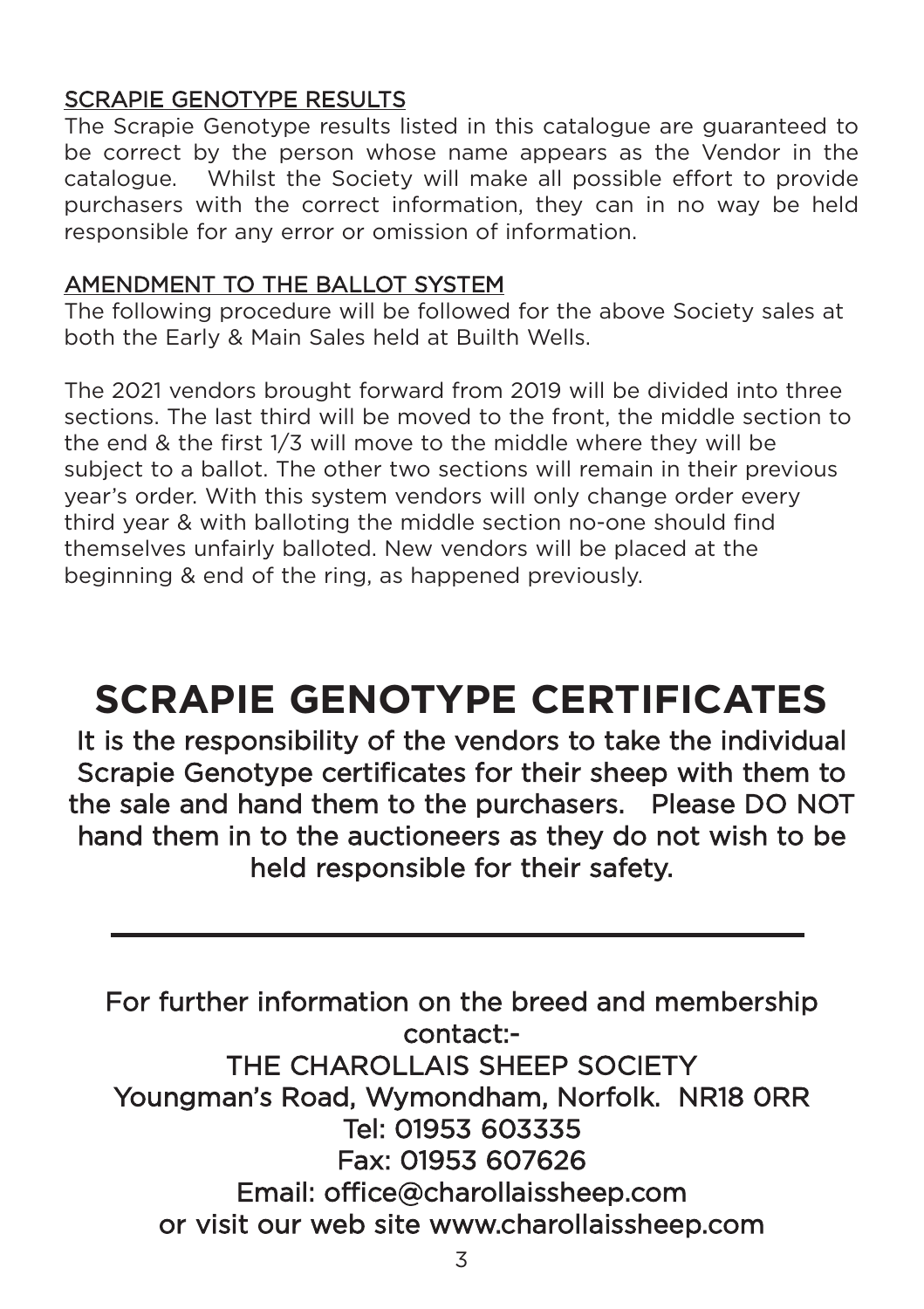## **SHOW CLASSES**

## Monday 2nd August - 8.00am Judge: James Amphlett

Woodhouse Farm, Shobdon, Leominster

- Class 1 Shearling Ram
- Class 2 Performance Recorded Shearling Ram with Breed Index of 234 or above
- Class 3 Ram Lamb
- Class 4 Performance Recorded Ram lamb with Breed Index of 234 or above.

| <b>Class</b> | 1st | 2nd | 3rd | 4th | 5th |
|--------------|-----|-----|-----|-----|-----|
|              |     |     |     |     |     |
|              |     |     |     |     |     |
|              |     |     |     |     |     |
|              |     |     |     |     |     |

## Reserve Champion\_\_\_\_\_\_\_SUPREME CHAMPION\_\_\_\_\_\_\_

\* Please note that rams may only be entered for one show class.

The Windmill Perpetual Trophy for the Supreme Champion

## **PEN CLASSES**

Judge: James Amphlett

| Class 1<br>Class 2<br>Class 3 |              | Shearling Rams Pen of 3 - 5<br>Shearling Rams Pen of 6 and over<br>Ram Lambs | Pen of 3 - 10 |  |     |  |
|-------------------------------|--------------|------------------------------------------------------------------------------|---------------|--|-----|--|
|                               | <b>Class</b> | 1st                                                                          | 2nd           |  | 3rd |  |
|                               |              |                                                                              |               |  |     |  |
|                               |              |                                                                              |               |  |     |  |
|                               |              |                                                                              |               |  |     |  |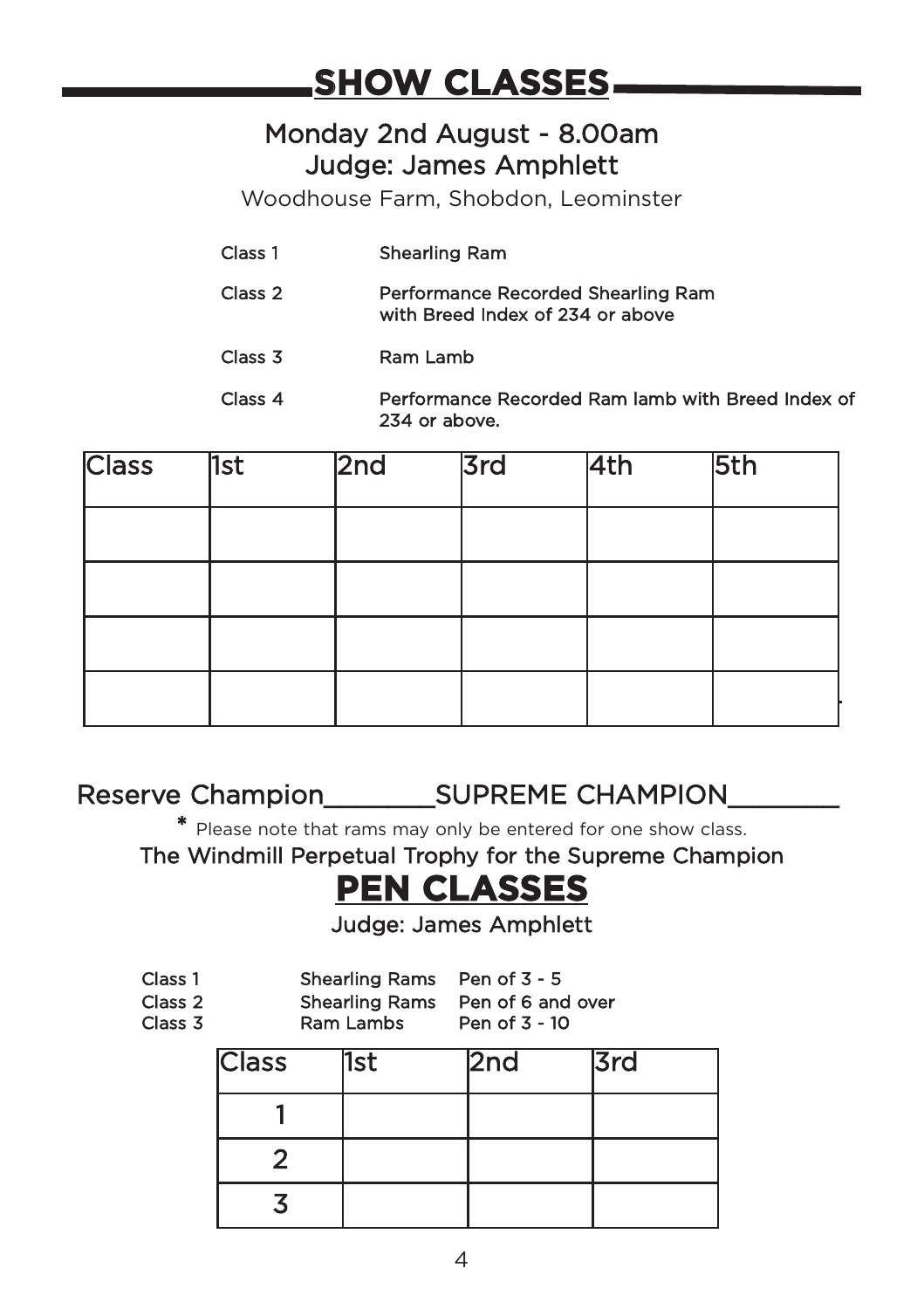## *Signet Performance Recording New Charollais Benchmark for 2021*

|                                      | 5%      | 10%     | <b>Bottom Bottom Bottom</b><br>25% | Avg     | Top<br>25% | Top<br>10% | Top<br>5% |
|--------------------------------------|---------|---------|------------------------------------|---------|------------|------------|-----------|
| Maternal Ability<br>EBV (kg)         | $-0.56$ | $-0.32$ | 0.09                               | 0.54    | 0.99       | 1.40       | 1.64      |
| Litter Size Born<br>EBV (%)          | $-0.09$ | $-0.07$ | $-0.04$                            | $-0.01$ | 0.02       | 0.05       | 0.07      |
| Eight Week Weight<br>EBV (kg)        | $-0.71$ | $-0.31$ | 0.36                               | 1.10    | 1.84       | 2.51       | 2.91      |
| Scan Weight EBV<br>(kg)              | $-1.69$ | $-0.67$ | 1.03                               | 2.92    | 4.81       | 6.51       | 7.53      |
| Muscle Depth EBV<br>(mm)             | $-0.46$ | $-0.15$ | 0.37                               | 0.95    | 1.53       | 2.05       | 2.36      |
| Fat Depth EBV<br>(mm)                | $-0.60$ | $-0.46$ | $-0.24$                            | $-0.01$ | 0.26       | 0.48       | 0.62      |
| Lean Weight EBV<br>(kg)              | $-0.33$ | $-0.21$ | $-0.02$                            | 0.02    | 0.42       | 0.61       | 0.73      |
| Fat Weight EBV<br>(kg)               | $-0.58$ | $-0.47$ | $-0.28$                            | $-0.07$ | 0.14       | 0.33       | 0.44      |
| <b>Gigot Muscularity</b><br>EBV (mm) | $-2.41$ | $-1.82$ | $-0.85$                            | 0.24    | 1.33       | 2.30       | 2.89      |
| Maternal Index                       | 60      | 83      | 122                                | 166     | 209        | 248        | 272       |
| <b>Terminal Sire</b><br><b>Index</b> | 62      | 89      | 134                                | 184     | 234        | 279        | 306       |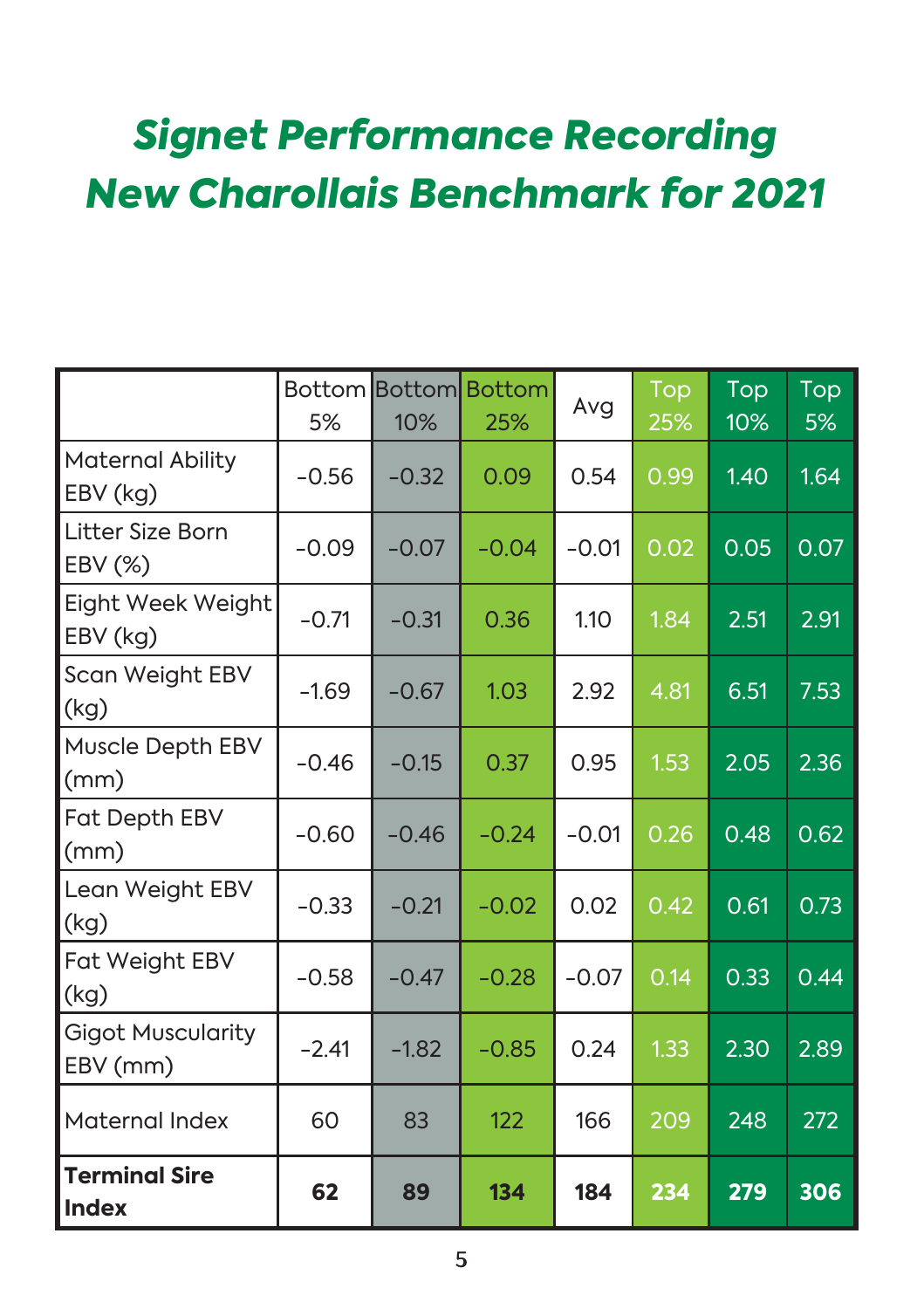## **INDEX TO CONSIGNORS \*** All these flocks have performance

| All these hocks have performance<br>figures available in this catalogue.                             |            | <b>Shearlings</b> | Ram Lambs   |
|------------------------------------------------------------------------------------------------------|------------|-------------------|-------------|
| ∗<br><b>BOOMAARS, JAN</b><br>Heathdown, The Ridge, Woldingham,<br>Tel: 01883 653064                  | <b>VFK</b> | 1 - 7             |             |
| <b>BOWEN, WC &amp; RL</b><br>Gwyndy, Llandeloy, Haverfordwest, Pembrokeshire<br>Tel: 01437 720911    | <b>XPR</b> | 64 - 69           | 119 - 121   |
| <b>BURROUGH, G</b><br>Sheldon Grange, Dunkeswell, Honiton, Devon<br>Tel: 01823 680565                | <b>XNR</b> | 58 - 63           | 122 - 124   |
| <b>CURRAN, DAVID</b><br>Wern Fawr Bungalow, Talgarth, Brecon<br>Tel: 01874 711560                    | <b>XEV</b> |                   | 106 - 108   |
| <b>EVANS, DEWI</b><br>Tyddyn-Y-Ffrwd, Moelfre, Anglesey<br>Tel: 01248 410122                         | <b>YET</b> |                   | 130 - 133   |
| <b>GRIFFITHS, ID &amp; EM</b><br>Tafarnbugail, Cardigan, Dyfed<br>Tel: 01239 810781                  | <b>VCG</b> | 8 - 10            |             |
| <b>JAMES, PAUL</b><br>The Cleeve, Station Road, Ditton Priors<br>Tel: 01746 712643                   | <b>WLV</b> |                   | 138 - 141   |
| <b>JONES, GC &amp; GY</b><br>Springfield Bungalow, Newchurch West, Nr. Chepstow<br>Tel: 01291 650752 | <b>ZGB</b> | 11 - 17           |             |
| <b>JONES, MESSRS RG &amp; RA</b><br>Robleston Hall, Camrose, Haverfordwest<br>Tel: 01437 710242      | WGN        | $70 - 76$         | 84 - 88     |
| MARWOOD, CW & Son <sup>*</sup><br>Foulrice, Whenby, Nr. York<br>Tel: 01347 878529                    | DG         | $37 - 57$         | $109 - 113$ |
| <b>PRICHARD, T</b><br>Castellau Fawr Farm, Llantrisant, Mid Glamorgan<br>Tel: 01443 224253           | TZ         |                   | 114 - 118   |
|                                                                                                      |            |                   |             |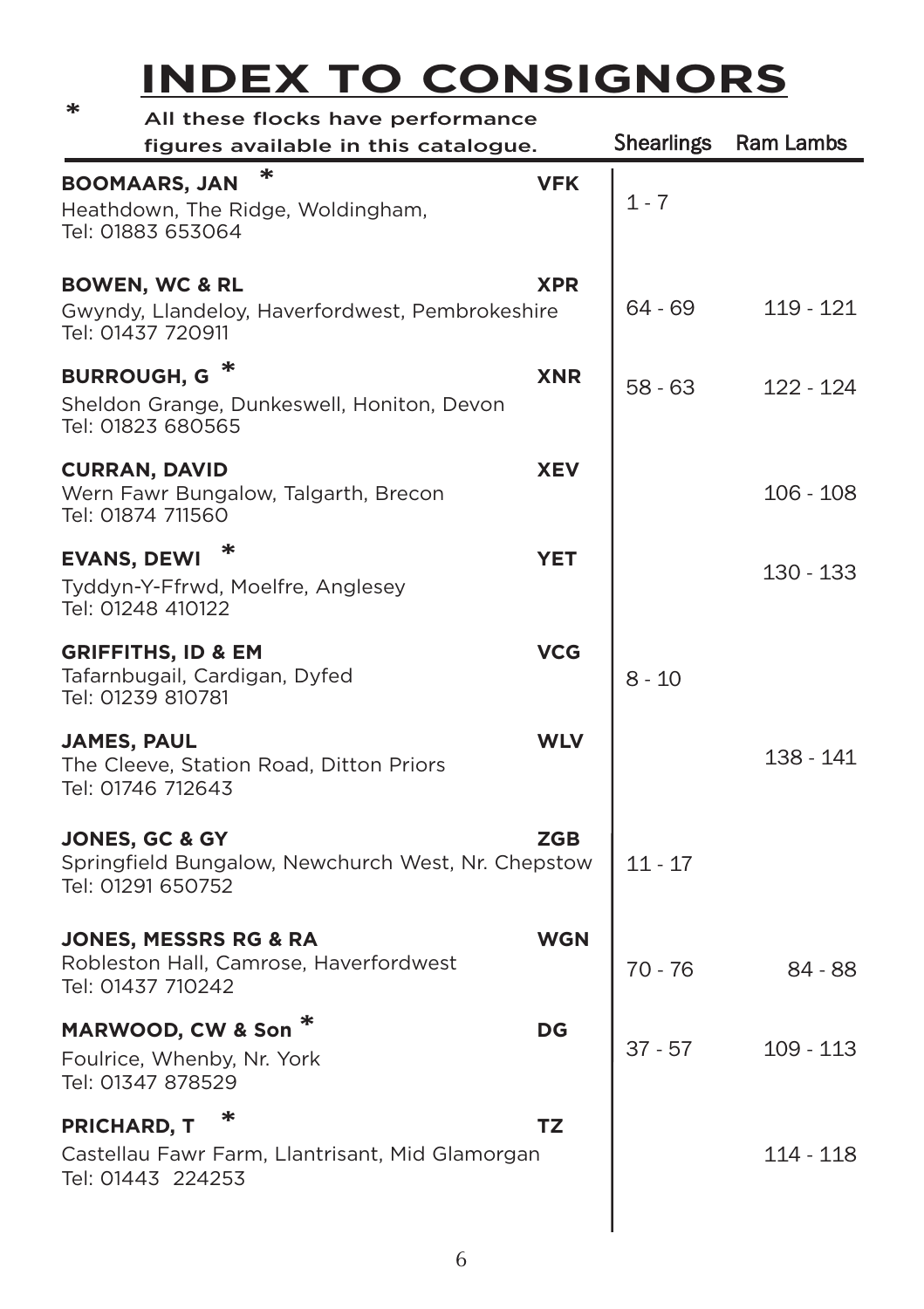| <b>QUINN, TOM</b><br>Elmbank Farm, 9 Hume Hall Holdings, Hume Greenlaw<br>Tel: 01573 470630       | <b>VGC</b> | $77 - 83$ | $89 - 91$  |
|---------------------------------------------------------------------------------------------------|------------|-----------|------------|
| <b>THOMAS, ARWYN</b><br>Fferm Bryngwyn, Llanboidy Road, Whitland<br>Tel: 01994 240261             | <b>WRF</b> |           | $92 - 95$  |
| <b>WHITCHER, DEBORAH</b><br>Manor Cottage, Skewsby, York.<br>Tel: 07813 050163                    | <b>ZKT</b> | $18 - 33$ | 125 - 129  |
| <b>WILLIAMS, GJ &amp; J E</b><br>Cwmpadest, Crai, Brecon, Powys.<br>Tel: 01874 636285             | <b>XRH</b> | $34 - 36$ | $96 - 105$ |
| <b>WILLIAMS, MR &amp; MRS DH</b><br>Fron Heulog, Betws, Cemais Bay, Anglesey<br>Tel: 01407 710846 | <b>WZT</b> |           | 134 - 137  |



## Official Auctioneers for the BRITISH CHAROLLAIS SHEEP SOCIETY SALES FOR THE AUTUMN

Monday 20th September

NSA RAM SALE - BUILTH WELLS The longest running collective ram sale in the UK at one centre - the largest selection in one day - come and be part of it.

#### Saturday 16th October

Annual Production Sale at HEREFORD MARKET for .. Vendors - Jennifer Curtis, Tim Prichard, Arwyn Thomas, David & Paul Curran, together with Justin Evans, Jeremy Price, Emyr Hughes, David & Johnathan Norman and Colin Bowen.

*The team consistently produces in lambers and ewe lambs.*

*For further information on these Sales or our other Services telephone Greg Christopher at* **Hereford Market Auctioneers** 33 High Street, Builth Wells, LD2 3DL Tel: (01432) 761882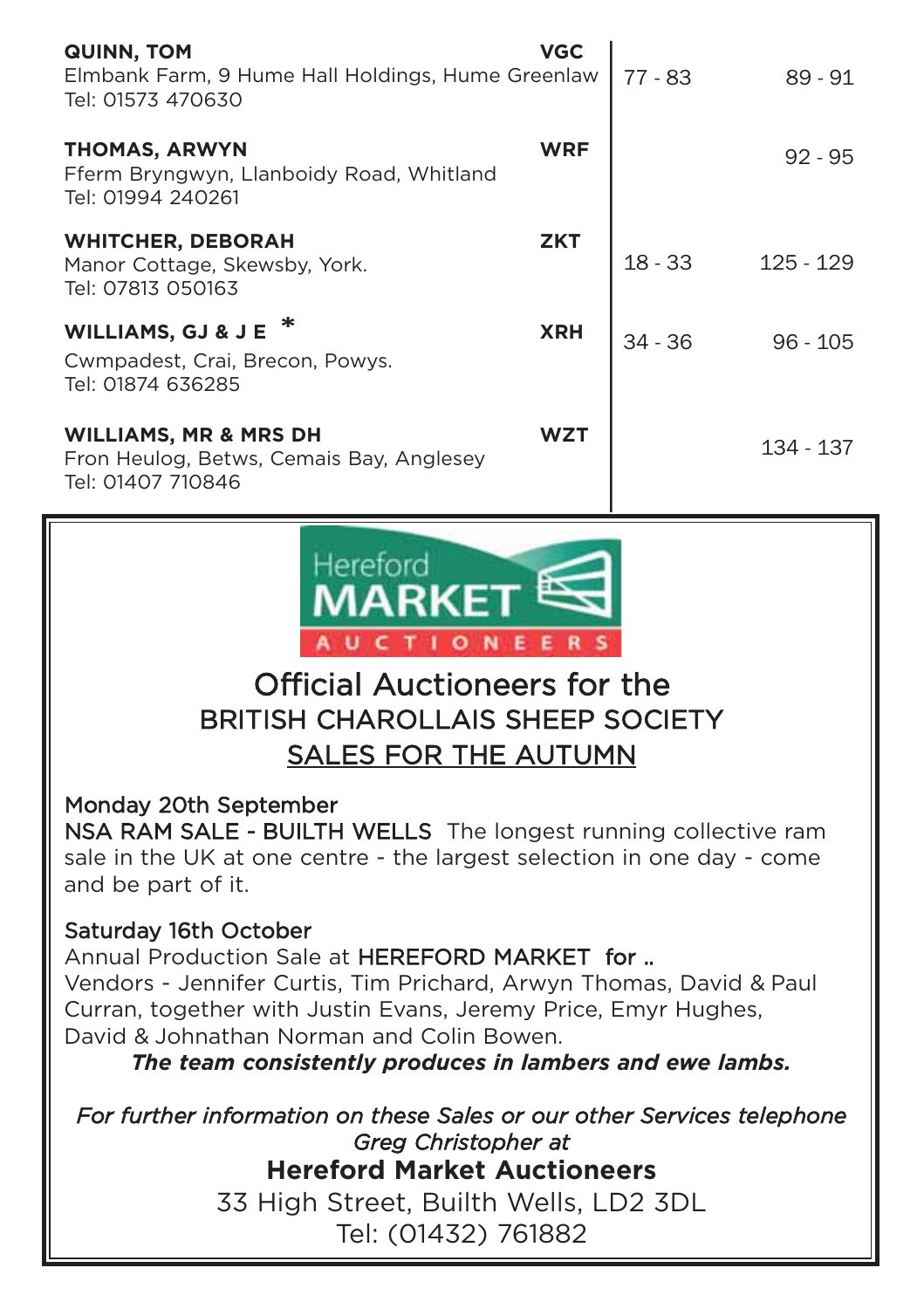## **Shearling Rams**

#### **MR JAN BOOMAARS (VEXOUR)**

#### LOT 1 VEXOUR VALENTINO 20VFK00113 (UK0273865/00113) (Pedigree Registered) **ARR/ARR TWIN** 15/02/2020

Sire: Foulrice Truman (18DG08481) Dam: Dudston (18YBZ00342)

SS: Sheldon Supreme (17XNR00843) DS: Dudston Percy (15YBZ00211)

| Adj Wgt | Age | Scan<br>Wgt | Mscle<br>Dep           | Dep<br>Fat    | 8 Wk<br><b>EBV</b> | Scan<br><b>EBV</b> | Mscl<br>EBV<br>Dnt | Fat Dpt<br>EBV | Gigot<br>EB\ | <b>INDEX</b><br>EB\ |
|---------|-----|-------------|------------------------|---------------|--------------------|--------------------|--------------------|----------------|--------------|---------------------|
| 21.70   | 164 | 60          | 36.47<br>$\rightarrow$ | $\sim$<br>ے.د | .97                | 5.30               | 2.38               | 0.02           | .83،         | 294.35              |

#### LOT 2 VEXOUR 20VFK00103 (UK0273865/00103)

Sire: Foulrice Truman (18DG08481) Dam: Sheldon Tina (18XNR00922)

**TWIN** 05/02/2020 SS: Sheldon Supreme (17XNR00843) DS: Foulrice Rechab (16DG06467)

| Adj Wgt | Age | Scan<br>Wat | Mscle<br>Dep | $F$ at Dep | 3 Wk<br>EBV            | Scan<br><b>EBV</b> | Mscl<br>EBV<br>Dnt | <sup>⊂</sup> at Dpt<br>EB\ | Gigot<br>EB\ | <b>INDEX</b><br><b>EBV</b> |
|---------|-----|-------------|--------------|------------|------------------------|--------------------|--------------------|----------------------------|--------------|----------------------------|
| 22.80   | 174 | 60          | 36.26        |            | 2 <sub>1</sub><br>$-1$ | 3.36               | 2.38               | $-0.30$                    | . 59         | 253.55                     |

#### LOT 3 VEXOUR 20VFK00119 (UK0273865/00119)

Sire: Foulrice Truman (18DG08481) Dam: Brettles (18WF02796)

21/02/2020 **TWIN** SS: Sheldon Supreme (17XNR00843) **DS:** Rainbow Road to Utopia (16XPU02468)

| Adj Wgt | Age | Scan<br>Wgt | Mscle<br>Dep | $F$ at Dep                   | 9 Wk<br>EBV | Scan<br><b>EBV</b> | Mscl<br>EBV<br>Dnt | Dpt<br>$F_{at}$<br>EBV | Gigot<br>EB\ | <b>INDEX</b><br><b>EBV</b> |
|---------|-----|-------------|--------------|------------------------------|-------------|--------------------|--------------------|------------------------|--------------|----------------------------|
| 16.60   | 158 | 48          | 28.53        | $\overline{\phantom{a}}$<br> | 0.89        | 2.28               | ں ا                | 0.04                   | .58          | 201.40                     |

#### LOT 4 VEXOUR 20VFK00118 (UK0273865/00118)

Sire: Foulrice Truman (18DG08481) Dam: Brettles (18WF02796)

**TWIN** 21/02/2020 SS: Sheldon Supreme (17XNR00843) **DS:** Rainbow Road to Utopia (16XPU02468)

| Adj Wgt | Age | Scan<br>Wgt | Mscle<br>Dep | $Fat$ Dep | 8 Wk<br>EB\ | Scan<br>EBV | Mscl<br>Dpt EBV | Fat Dpt<br>EB\ | Gigot<br>EB\ | <b>INDEX</b><br>EB\ |
|---------|-----|-------------|--------------|-----------|-------------|-------------|-----------------|----------------|--------------|---------------------|
| 19.10   | 158 | 55          | 28.21        | .80       | .59         | .13         | 0.67            | $-0.25$        | 58،،         | 215.92              |

#### LOT 5 VEXOUR VULCAN 20VFK00105 (UK0273865/00105) (Pedigree Registered) **ARR/ARR** SINGLE 06/02/2020

Sire: Foulrice Truman (18DG08481)

SS: Sheldon Supreme (17XNR00843) Dam: Knockin Tenacious (18XXJ00474) DS: Oakchurch Ruben (16WKW00152)

| Adi Wat | Age          | Scan<br>Wgt | Mscle<br>Dep | Fat Dep               | <b>SWK</b><br>EBV | Scan<br>EBV | Mscl<br>Dpt EBV | <b>Fat Dpt</b><br>EBV | Gigot<br>EBV | <b>INDEX</b><br><b>EBV</b> |
|---------|--------------|-------------|--------------|-----------------------|-------------------|-------------|-----------------|-----------------------|--------------|----------------------------|
| 21.70   | 70<br>$\sim$ | 58          | 33.86        | $\overline{ }$<br>◡.≀ | .05               | 2.79        | 2.18            | $\Omega$<br>U.ZZ      | . 46. ،      | 247.81                     |

#### LOT 6 VEXOUR 20VFK00101 (UK0273865/00101)

Sire: Foulrice Truman (18DG08481) Dam: Brettles (18WF02695)

SS: Sheldon Supreme (17XNR00843) **DS:** Rainbow Road to Utopia (16XPU02468)

**TWIN** 

| Adj Wgt | Age           | Scan<br>Wat | Mscle<br>Dep | Dep<br>Fat | 8 Wk<br>EB\ | Scan<br>EBV          | Mscl<br>EBV<br>Dpt | Fat<br>Dpt<br><b>EBV</b> | Gigot<br><b>EBV</b> | <b>INDEX</b><br><b>EBV</b> |
|---------|---------------|-------------|--------------|------------|-------------|----------------------|--------------------|--------------------------|---------------------|----------------------------|
| 16.50   | 175<br>$\sim$ | 48          | 19.54        | . . 83     | 0.51        | 2 <sub>1</sub><br>ں. | $-0.30$            |                          | 56،،                | 149.3 <sup>4</sup>         |

04/02/2020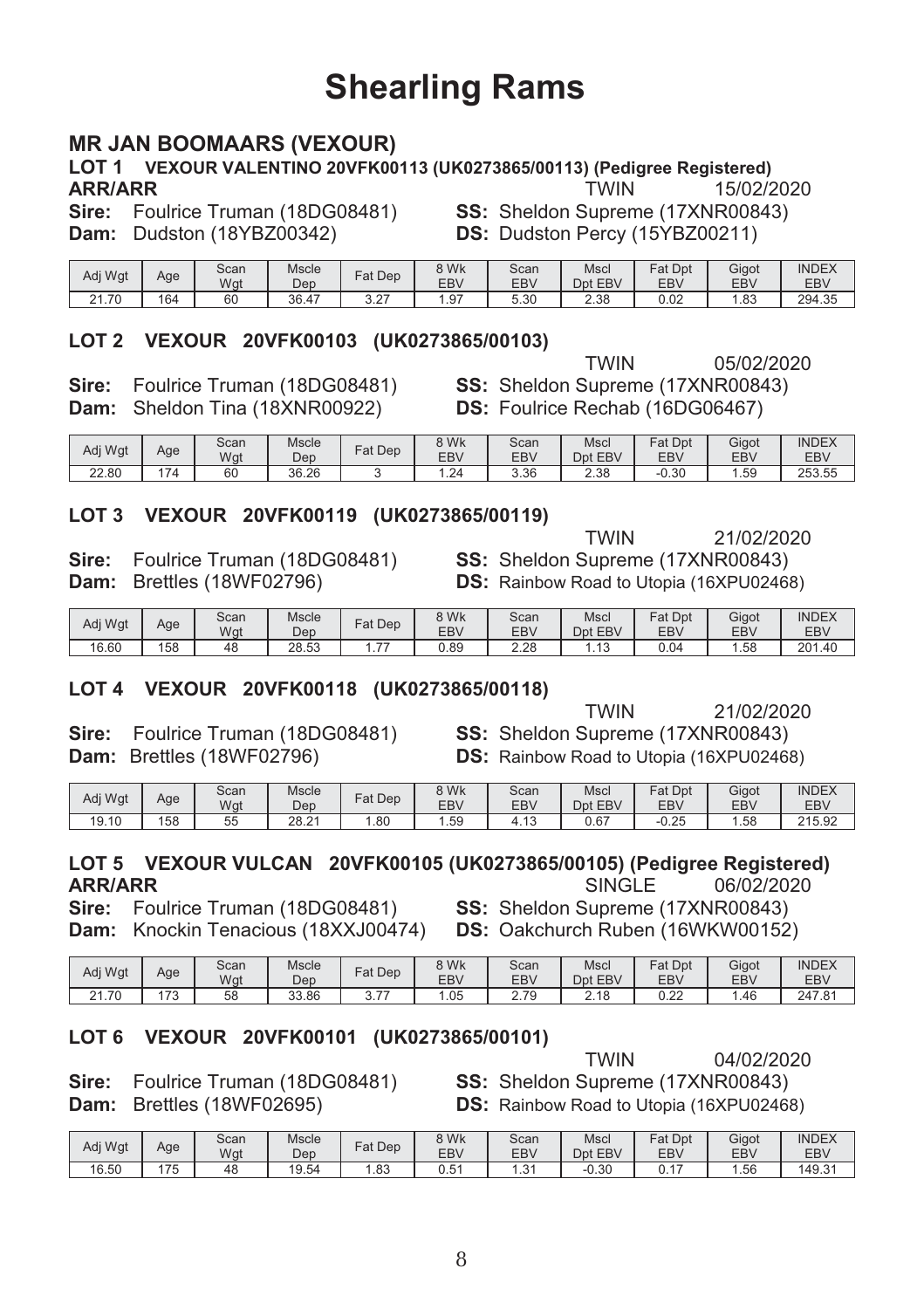#### LOT 7 VEXOUR VICTOR 20VFK00111 (UK0273865/00111) (Pediaree Reaistered) SINGLE. **ARR/ARR** 14/02/2020

Sire: Foulrice Truman (18DG08481) Dam: Dudston (18YBZ00329)

SS: Sheldon Supreme (17XNR00843) DS: Lowerye Rioja (16ZVY02621)

| Adj Wgt | Age | Scan<br>Wgt | <b>Mscle</b><br>Dep | $F$ at Dep | 9 Wk<br>EBV   | Scan<br><b>EBV</b> | Mscl<br>EBV<br>Dpt | <b>Fat Dpt</b><br>EBV | Gigot<br>EB\    | <b>INDEX</b><br>EBV |
|---------|-----|-------------|---------------------|------------|---------------|--------------------|--------------------|-----------------------|-----------------|---------------------|
| 18.30   | 165 | 55<br>◡     | 35.01               | 2.80       | $- -$<br>ν. ι | 2.04               | ר ה<br>د.ده        | $-0.08$               | $\sim$<br>. ٽن. | 226.81              |

#### ID & E M GRIFFITHS (CARDSLAND)

LOT 8 CARDSLAND 20VCG00067 (UK0743592/00067)

Sire: Logie Durno Titan (18ZNN22833) **Dam:** Tymaen (13WHH00661)

**TWIN** 11/12/2019 SS: Rhaeadr Orlando (14XXK01077)

DS: Tymaen Knobby (1WHH0059)

**TWIN** 

SS: Rhaeadr Orlando (14XXK01077) **DS:** Shamrock Northern Star (13XRL00159)

#### LOT 9 CARDSLAND 20VCG00075 (UK0743592/00075)

Sire: Logie Durno Titan (18ZNN22833) Dam: Cardsland (18VCG00017)

14/12/2019 **TWIN** SS: Rhaeadr Orlando (14XXK01077) DS: Hollylodge Rebel (16XWZ00304)

04/01/2020

05/03/2020

#### LOT 10 CARDSLAND 20VCG00085 (UK0743592/00085)

Sire: Logie Durno Titan (18ZNN22833) Dam: Castellau (17TZ01796)

**MR & MRS G JONES (SPRINGFIELD)** LOT 11 SPRINGFIELD 20ZGB01946 (UK0725691/01946) **TWIN** Bronwydd Professor (15WAJ00390) SS: Parkgate Hurricane (0ZCA7047) Sire:

Dam: Springfield (17ZGB01425) **DS:** Logie Durno Outstanding (14ZNN09807)

## LOT 12 SPRINGFIELD 20ZGB01947 (UK0725691/01947)

05/03/2020 **TWIN** Sire: Bronwydd Professor (15WAJ00390) SS: Parkgate Hurricane (0ZCA7047) Dam: Springfield (17ZGB01425) **DS:** Logie Durno Outstanding (14ZNN09807)

LOT 13 SPRINGFIELD 20ZGB01981 (UK0725691/01981) **TWIN** 10/03/2020 Sire: Loanhead Riever (16WNC15453) SS: Rhaeadr Orlando (14XXK01077) Dam: Springfield (16ZGB01288) DS: Abbascombe Mega-Mix (12WAK00322)

#### LOT 14 SPRINGFIELD 20ZGB01982 (UK0725691/01982) **TWIN**

Sire: Loanhead Riever (16WNC15453) Dam: Springfield (16ZGB01288)

#### 10/03/2020 SS: Rhaeadr Orlando (14XXK01077)

**DS:** Abbascombe Mega-Mix (12WAK00322)

|                                       | LOT 15 SPRINGFIELD 20ZGB01985 (UK0725691/01985) |            |
|---------------------------------------|-------------------------------------------------|------------|
|                                       | TWIN                                            | 10/03/2020 |
| <b>Sire:</b> Springfield (18ZGB01546) | <b>SS: Loanhead Riever (16WNC15453)</b>         |            |

- Dam: Springfield (17ZGB01478)
- **DS:** Logie Durno Outstanding (14ZNN09807)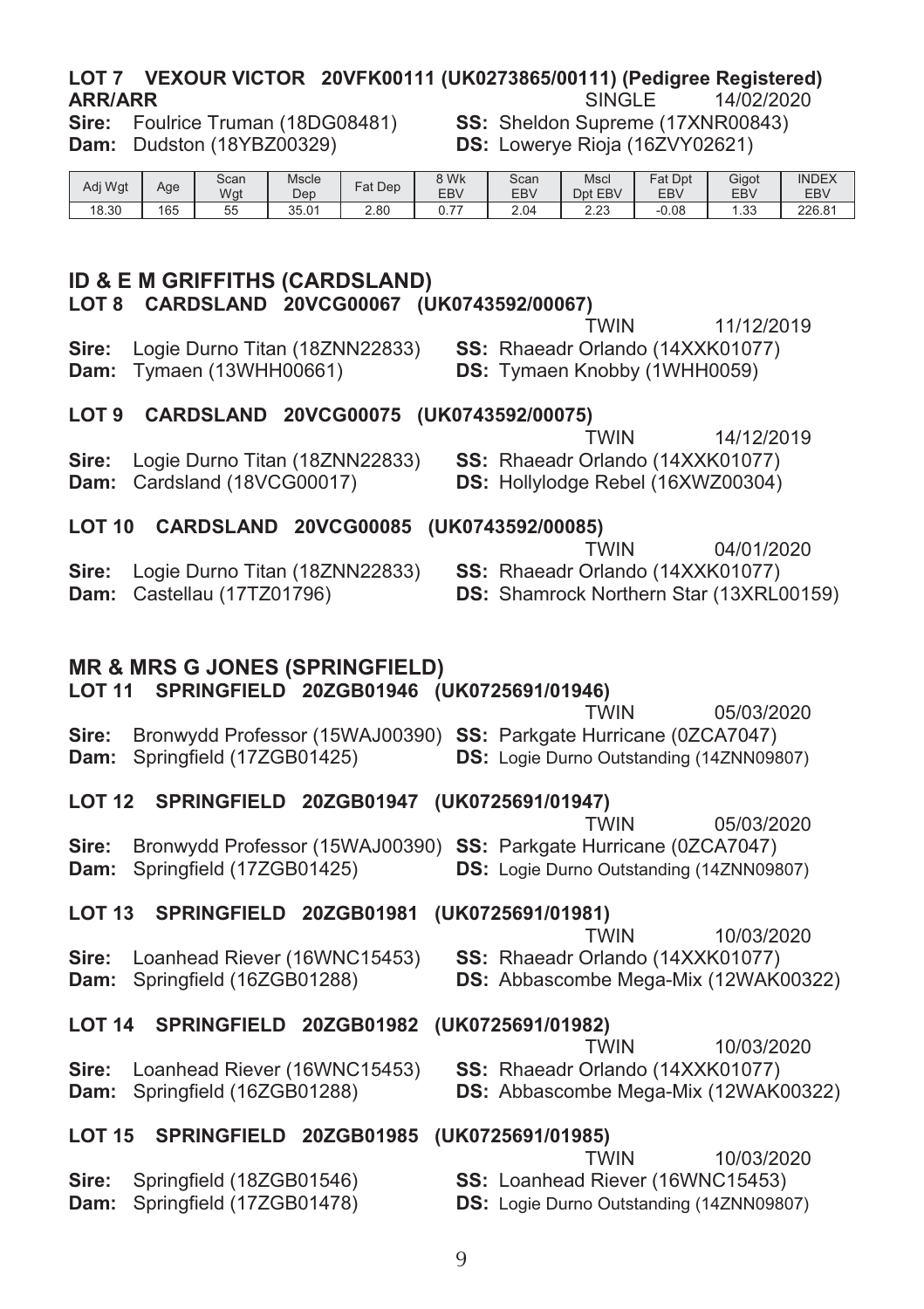|                                        | LOT 16 SPRINGFIELD 20ZGB01994 (UK0725691/01994)                                                              |  |                                                                                           |            |
|----------------------------------------|--------------------------------------------------------------------------------------------------------------|--|-------------------------------------------------------------------------------------------|------------|
| Sire:                                  | Loanhead Riever (16WNC15453)<br>Dam: Springfield (17ZGB01378)                                                |  | TWIN<br>SS: Rhaeadr Orlando (14XXK01077)<br>DS: Bachymbyd Hector (0YMH7059)               | 12/03/2020 |
|                                        | LOT 17 SPRINGFIELD 20ZGB02049 (UK0725691/02049)                                                              |  |                                                                                           |            |
|                                        | Sire: Artnagullion Thunderbolt (18ZGQ03565) SS: Knockin Shop (17XXJ00377)<br>Dam: Springfield (16ZGB01219)   |  | <b>SINGLE</b><br><b>DS:</b> Logie Durno Outstanding (14ZNN09807)                          | 19/03/2020 |
|                                        | <b>MRS DEBORAH WHITCHER (GALTRES)</b><br>LOT 18 GALTRES 20ZKT03381 (UK0129994/03381)                         |  | TWIN                                                                                      | 26/12/2019 |
| Sire:                                  | Galtres Rockforce (16ZKT01853) SS: Wotton Onyx (14ZVT00486)<br>Dam: Galtres (13ZKT00886)                     |  | <b>DS:</b> Mountsted Jethro (0XHL9100)                                                    |            |
|                                        | LOT 19 GALTRES 20ZKT03436 (UK0129994/03436)                                                                  |  |                                                                                           |            |
| <b>ARR/ARR</b>                         | <b>Sire:</b> Galtres Rockforce (16ZKT01853) <b>SS:</b> Wotton Onyx (14ZVT00486)<br>Dam: Galtres (17ZKT02203) |  | TWIN<br>DS: Wern Maverick (12XZT00039)                                                    | 02/04/2020 |
|                                        | LOT 20 GALTRES 20ZKT03407 (UK0129994/03407)                                                                  |  |                                                                                           |            |
| Sire:                                  | Padrig (19WZT04662)<br>Dam: Galtres (19ZKT02906)                                                             |  | <b>SINGLE</b><br>SS: Mortimer Mark II (12HH01677)<br>DS: Inglis Cymro (0CN2151)           | 15/03/2020 |
|                                        | LOT 21 GALTRES 20ZKT03409 (UK0129994/03409)                                                                  |  |                                                                                           |            |
| <b>ARR/ARR</b>                         | Sire: Padrig (19WZT04662)<br>Dam: Galtres (19ZKT02868)                                                       |  | <b>SINGLE</b><br><b>SS: Mortimer Mark II (12HH01677)</b><br>DS: Banc Pioneer (15XXB01124) | 17/03/2020 |
|                                        | LOT 22 GALTRES 20ZKT03403 (UK0129994/03403)                                                                  |  |                                                                                           |            |
| Sire:                                  | Padrig (19WZT04662)<br>Dam: Galtres (19ZKT02848)                                                             |  | <b>TWIN</b><br>SS: Mortimer Mark II (12HH01677)<br><b>DS: Banc Pioneer (15XXB01124)</b>   | 12/03/2020 |
|                                        | LOT 23 GALTRES 20ZKT03402 (UK0129994/03402)                                                                  |  |                                                                                           |            |
| Sire:<br>Dam:                          | Padrig (19WZT04662)<br>Galtres (19ZKT02848)                                                                  |  | <b>TWIN</b><br>SS: Mortimer Mark II (12HH01677)<br><b>DS:</b> Banc Pioneer (15XXB01124)   | 12/03/2020 |
|                                        | LOT 24 GALTRES 20ZKT03412 (UK0129994/03412)                                                                  |  |                                                                                           |            |
| Sire:                                  | Padrig (19WZT04662)<br>Dam: Galtres (19ZKT03017)                                                             |  | <b>SINGLE</b><br>SS: Mortimer Mark II (12HH01677)<br><b>DS: Banc Pioneer (15XXB01124)</b> | 18/03/2020 |
|                                        | LOT 25 GALTRES 20ZKT03247 (UK0129994/03247)                                                                  |  |                                                                                           |            |
| <b>ARR/ARR</b><br>Sire:<br><b>Dam:</b> | Hundalee Sandor (17XMP04086)<br>Galtres (18ZKT02592)                                                         |  | <b>SINGLE</b><br>SS: Logie Durno Perfection (15ZNN12369)<br>DS: Banc Pioneer (15XXB01124) | 03/12/2019 |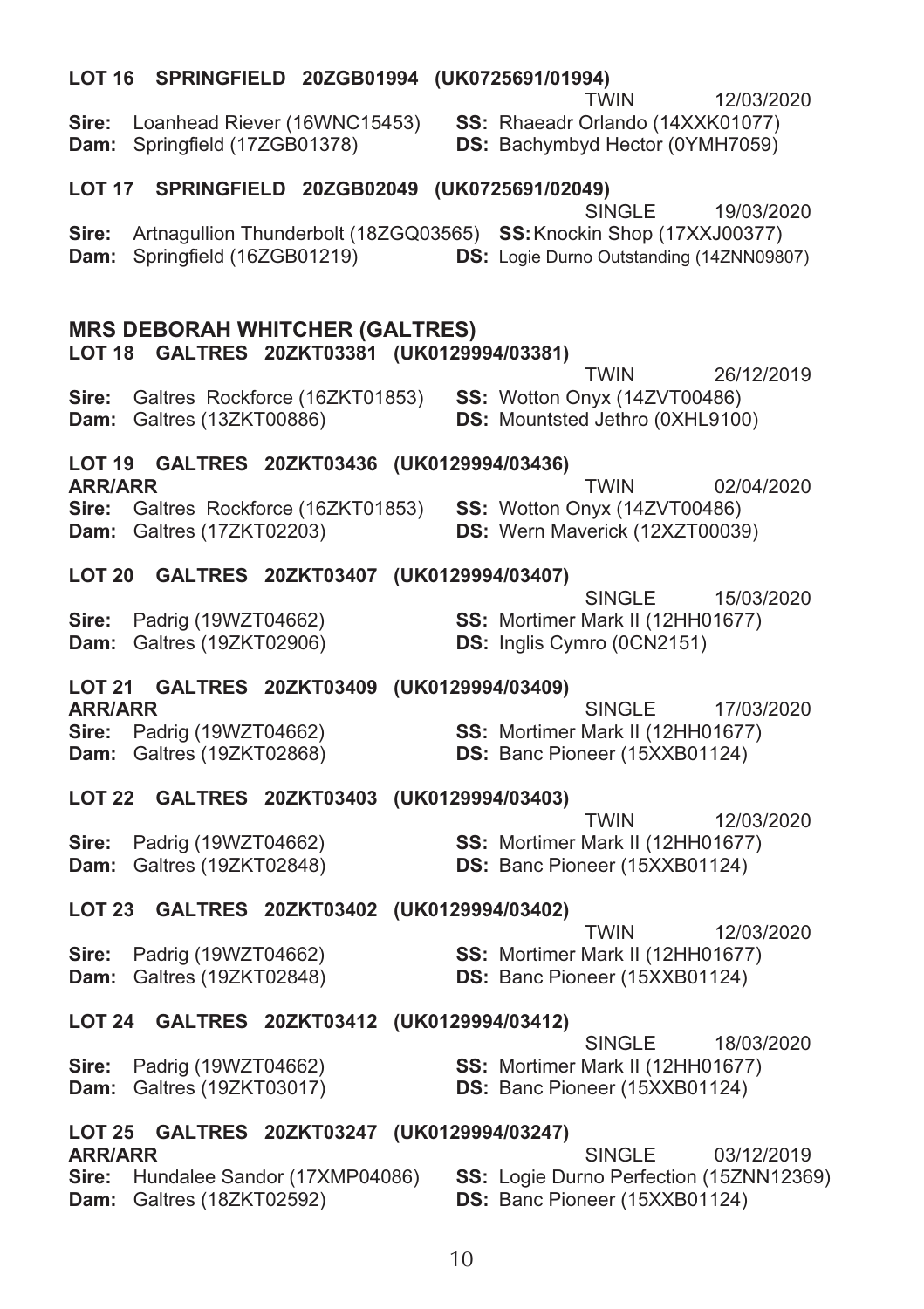|                |                           | LOT 26 GALTRES 20ZKT03325 (UK0129994/03325)                                            |  | TWIN                                                                                                                    | 14/12/2019 |
|----------------|---------------------------|----------------------------------------------------------------------------------------|--|-------------------------------------------------------------------------------------------------------------------------|------------|
|                | Dam: Galtres (15ZKT01505) |                                                                                        |  | Sire: Galtres Rockforce (16ZKT01853) SS: Wotton Onyx (14ZVT00486)<br>DS: Moss Side Nero (13ZRN00225)                    |            |
|                |                           | LOT 27 GALTRES 20ZKT03312 (UK0129994/03312)                                            |  | TWIN                                                                                                                    | 03/12/2019 |
|                | Dam: Galtres (17ZKT02132) | Sire: Galtres Storm (17ZKT02071)                                                       |  | SS: Foulrice Osprey (14DG04650)<br>DS: Wern Maverick (12XZT00039)                                                       |            |
|                |                           | LOT 28 GALTRES 20ZKT03366 (UK0129994/03366)                                            |  | <b>TWIN</b>                                                                                                             | 24/12/2019 |
| Sire:          | Dam: Galtres (14ZKT01197) | Banc Pioneer (15XXB01124)                                                              |  | SS: Aberkinsey Nuclear Power (13YBJ00517)<br>DS: Mountsted Jethro (0XHL9100)                                            |            |
|                |                           | LOT 29 GALTRES 20ZKT03433 (UK0129994/03433)                                            |  |                                                                                                                         |            |
| Sire:          | Dam: Galtres (14ZKT01176) | Galtres Rockforce (16ZKT01853)                                                         |  | <b>TRIPLET</b><br>SS: Wotton Onyx (14ZVT00486)<br>DS: Galtres Icelander (0ZKT8085)                                      | 01/04/2020 |
|                |                           | LOT 30 GALTRES 20ZKT03406 (UK0129994/03406)                                            |  |                                                                                                                         |            |
| Sire:<br>Dam:  |                           | Padrig (19WZT04662)<br>Galtres (19ZKT02832)                                            |  | <b>SINGLE</b><br>SS: Mortimer Mark II (12HH01677)<br>DS: Galtres Rockforce (16ZKT01853)                                 | 14/03/2020 |
|                |                           | LOT 31 GALTRES 20ZKT03421 (UK0129994/03421)                                            |  | <b>SINGLE</b>                                                                                                           | 24/03/2020 |
| Sire:<br>Dam:  |                           | Padrig (19WZT04662)<br>Galtres (19ZKT03084)                                            |  | SS: Mortimer Mark II (12HH01677)<br>DS: Galtres Storm (17ZKT02071)                                                      |            |
|                |                           | LOT 32 GALTRES 20ZKT03391 (UK0129994/03391)                                            |  |                                                                                                                         |            |
| Sire:          |                           | Padrig (19WZT04662)<br>Dam: Galtres (19ZKT02816)                                       |  | <b>TWIN</b><br>SS: Mortimer Mark II (12HH01677)<br>DS: Banc Pioneer (15XXB01124)                                        | 08/03/2020 |
|                |                           | LOT 33 GALTRES 20ZKT03427 (UK0129994/03427)                                            |  |                                                                                                                         |            |
| Sire:<br>Dam:  |                           | Padrig (19WZT04662)<br>Galtres (19ZKT02951)                                            |  | <b>TWIN</b><br>SS: Mortimer Mark II (12HH01677)<br><b>DS:</b> Inglis Cymro (0CN2151)                                    | 27/03/2020 |
| <b>ARR/ARR</b> |                           | <b>MR G J &amp; MRS J E WILLIAMS (PADEST)</b><br>Sire: Castellau II Beauty (19T702590) |  | LOT 34 PADEST VIKING 20XRH02568 (UK0724486/02568) (Pedigree Registered)<br><b>TWIN</b><br>SS: Dalby Ranieri (16PF04907) | 04/12/2019 |

**Sire:** Castellau O Beauty (191202590) **SS:** Dalby Rahlen (10PE04907)<br> **Dam:** Padest (18XRH02336) **DS:** Oakchurch Spartan (17WKW00354)<br>
INDEX 276 – just outside the top 10%. Full pedigree registered. Sire purchased at<br>
Wor

|  |         |     |      |       |            |                           |            | ັ       |               |       |              |
|--|---------|-----|------|-------|------------|---------------------------|------------|---------|---------------|-------|--------------|
|  | Adj Wgt |     | Scan | Mscle | $F$ at Dep | <b>RWK</b>                | Scan       | Mscl    | $F$ at<br>Dpt | Gigot | <b>INDEX</b> |
|  |         | Age | Wgt  | Dep   |            | <b>EBV</b>                | <b>EBV</b> | Dpt EBV | EBV           | EBV   | <b>EBV</b>   |
|  | 29.40   | 152 | 65   |       |            | $\Lambda$ $\sim$<br>J. IJ | 8.26       | 0.84    | A<br>-U. I    | 0.58  | 276.54       |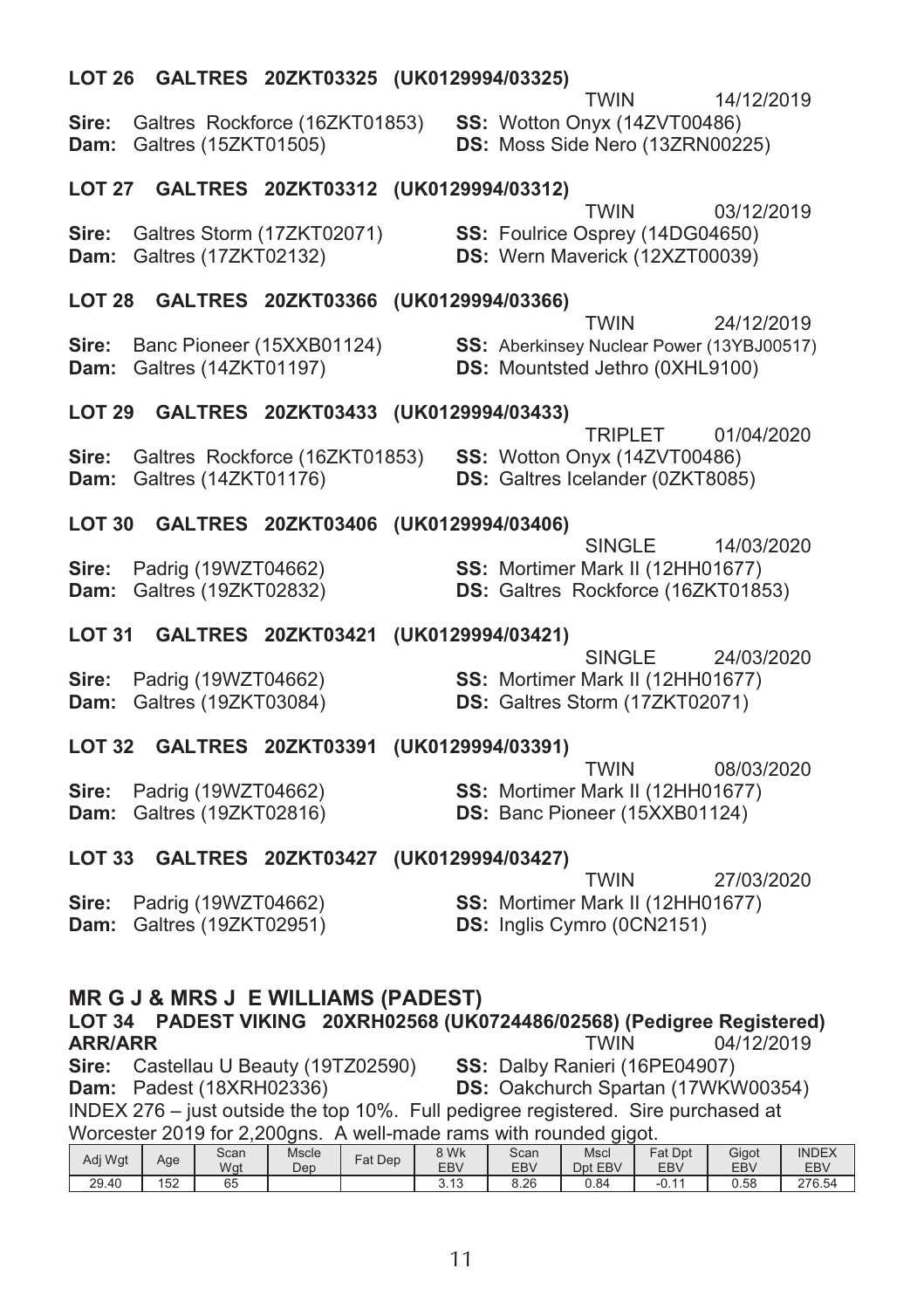#### LOT 35 PADEST 20XRH02539 (UK0724486/02539)

01/12/2019

Sire: Loanhead Saxon (17WNC18334) Dam: Arbryn (15WRF00324)

**TWIN** SS: Wernfawr Red Bull (16XEV00947)

**DS:** Shamrock Northern Star (13XRL00159)

#### LOT 36 PADEST 20XRH02566 (UK0724486/02566)

|                                                                                         | TWIN                                   | 04/12/2019 |
|-----------------------------------------------------------------------------------------|----------------------------------------|------------|
| <b>Sire:</b> Oakchurch Spartan (17WKW00354) <b>SS:</b> Banwy Oh What A Boy (14XXS00397) |                                        |            |
| <b>Dam:</b> Padest (14XRH01415)                                                         | <b>DS:</b> Logie Durno King (1ZNN0065) |            |

#### **MR C W MARWOOD & SON (FOULRICE)**

#### LOT 37 FOULRICE 20DG09707 (UK0122123/09707) **ARR/ARR TRIPLET** Sire: Dalby Sherman (17PE05855)

Dam: Foulrice (15DG05115)

04/12/2019 SS: Dalby Ranieri (16PE04907) DS: Lowerye Neil's Favourite (13ZVY00661)

| Adi Wat | Age | Scan<br>Wgt | Mscle<br>Dep | $F$ at Dep | <b>SWK</b><br>EBV | Scan<br><b>EBV</b> | Mscl<br>EBV<br>Dpt | Fat Dpt<br>EBV | Gigot<br>EB\ | <b>INDEX</b><br><b>EBV</b> |
|---------|-----|-------------|--------------|------------|-------------------|--------------------|--------------------|----------------|--------------|----------------------------|
| 22.70   | 135 | 54.50       |              |            | 2.28              | 5.89               | $- -$<br>75        | $-0.59$        | 70           | 077                        |

#### LOT 38 FOULRICE 20DG09949 (UK0122123/09949)

Sire: Foulrice Prelude (15DG05734) Dam: Foulrice (16DG06479)

**TWIN** 08/12/2019 SS: Rhaeadr Nock (13XXK00879) DS: Foulrice Osprey (14DG04650)

| Adj Wgt | Age      | Scan<br>Wgt | <b>Mscle</b><br>Dep | Dep<br>Fat | 8 Wk<br>EB\ | Scan<br>EBV | Mscl<br>EBV<br>Dpt | Fat<br>Dpt<br><b>EBV</b> | Gigot<br><b>EBV</b> | <b>INDEX</b><br>EBV |
|---------|----------|-------------|---------------------|------------|-------------|-------------|--------------------|--------------------------|---------------------|---------------------|
| 20.30   | 101<br>◡ | 50          |                     |            | ววว<br>ں نہ | 6.05        | 0.21<br>-0.24      | $\sim$<br>n.<br>-u.s.    | $-0.25$             | 217.66              |

#### LOT 39 FOULRICE 20DG10368 (UK0122123/10368)

Sire: Sheldon Supreme (17XNR00843) Dam: Foulrice (16DG06291)

**TWIN** 13/03/2020 SS: Foulrice Rechab (16DG06467) DS: Dalby Mount Aloe (12PE01524)

| Adj Wgt | Age | Scan<br>Wgt | Mscle<br>Dep | $Fat$ Dep | 8 Wk<br><b>EBV</b> | Scan<br><b>EBV</b> | Mscl<br>Dpt EBV | <sup>⊂</sup> at Dpt<br>EBV | Gigot<br>EB\ | <b>INDEX</b><br>EBV |
|---------|-----|-------------|--------------|-----------|--------------------|--------------------|-----------------|----------------------------|--------------|---------------------|
|         | 166 | 47<br>.80   | 23.97        | . 97      | 0.95               |                    | 0.29            | $-0.36$                    | .65          | 201.18              |

#### LOT 40 FOULRICE 20DG10294 (UK0122123/10294) **ARR/ARR**

06/03/2020 SINGLE

Sire: Foulrice Osprey (14DG04650) Dam: Foulrice (15DG05490)

SS: Dalby Mount Aloe (12PE01524) **DS:** Foulrice Lightening (11DG01588)

| Adi Wat | Age          | Scan<br>Wgt  | Mscle<br>Dep | $=$ at<br>Dep | 8 Wk<br>EB\ | Scan<br><b>EBV</b> | Mscl<br>Dpt EBV | Fat Dpt<br>EBV | Gigot<br>EB\ | <b>INDEX</b><br>EBV |
|---------|--------------|--------------|--------------|---------------|-------------|--------------------|-----------------|----------------|--------------|---------------------|
|         | 170<br>د ، ا | $\sim$<br>υ∠ | 27.95        | 3.67          | 2.42        | 6.25               | 0.52            | 0.31           | i.47         | 240.80              |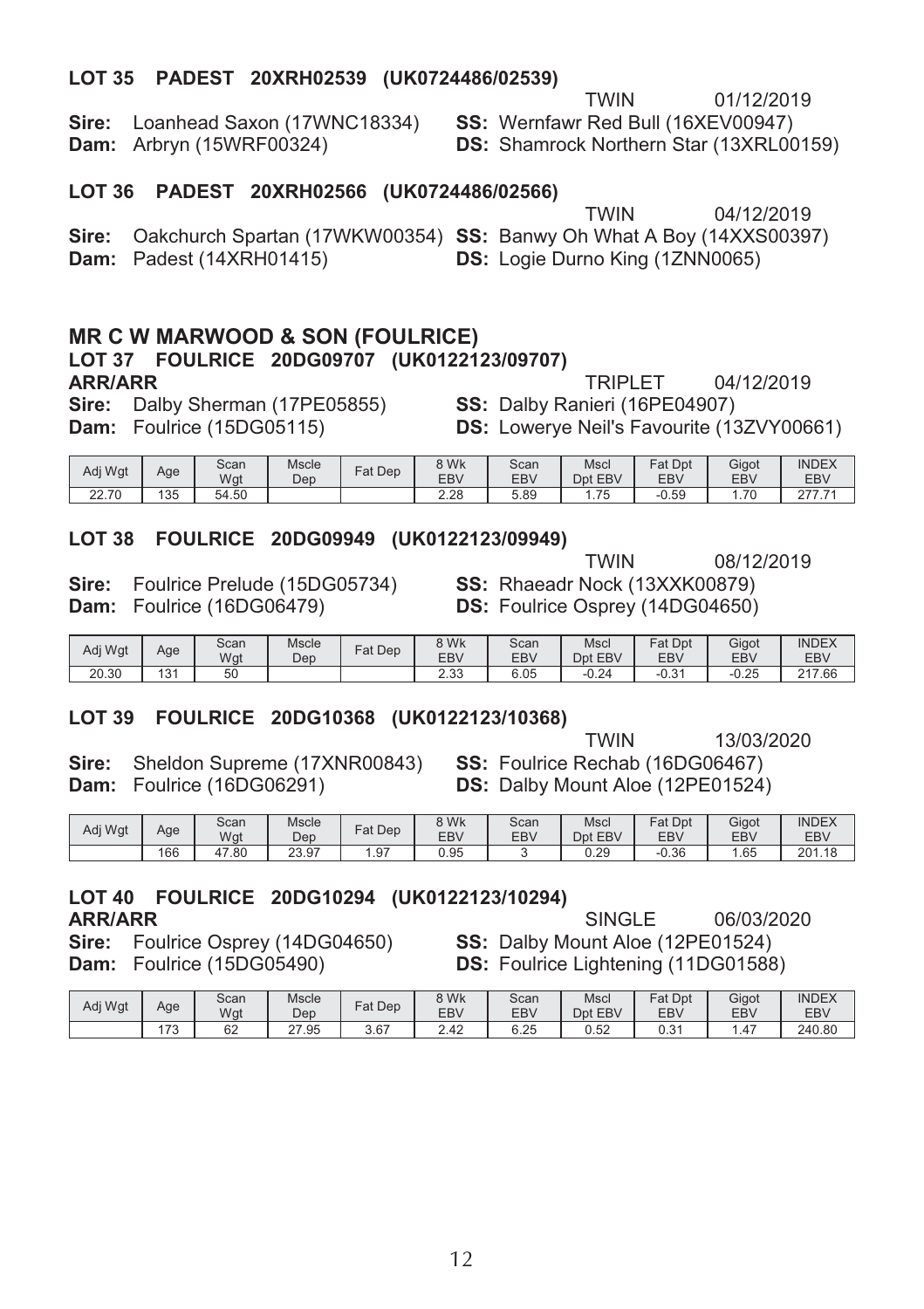#### LOT 41 FOULRICE 20DG10479 (UK0122123/10479)

25/03/2020

Sire: Foulrice Osprey (14DG04650) Dam: Foulrice (16DG06519)

SS: Dalby Mount Aloe (12PE01524) **DS:** Westonvale Jubilee (9XBB9016)

**TWIN** 

| Adj Wgt | Age | Scan<br>Wgt | Mscle<br>Dep | Fat Dep                   | 3 Wk<br>EBV | Scan<br>EBV | Mscl<br><b>EBV</b><br>Dpt         | Fat<br>Dpt<br><b>EBV</b> | Gigot<br>EB <sub>V</sub> | <b>INDEX</b><br>EBV |
|---------|-----|-------------|--------------|---------------------------|-------------|-------------|-----------------------------------|--------------------------|--------------------------|---------------------|
| 23.90   | 154 | 46.80       | 22.92        | $\overline{a}$<br>د . ا ب | . 18        | 2.95        | $\overline{70}$<br>ر.<br>$\cup$ . | 0.29                     | 2.29                     | 204.65              |

#### LOT 42 FOULRICE 20DG10432 (UK0122123/10432)

Sire: Foulrice Osprey (14DG04650) Dam: Foulrice (18DG08114)

SINGLE 17/03/2020 SS: Dalby Mount Aloe (12PE01524) DS: Dalby Sherman (17PE05855)

| Adj Wgt | Age | Scan<br>Wgt | Mscle<br>Dep | Fat Dep | 3 Wk<br><b>EBV</b> | Scan<br><b>EBV</b> | Mscl<br><b>EBV</b><br>Dnt | Fat Dpt<br>EBV | Gigot<br>EB\ | <b>INDEX</b><br>EBV |
|---------|-----|-------------|--------------|---------|--------------------|--------------------|---------------------------|----------------|--------------|---------------------|
| 31.60   | 162 | 62.20       | 29.83        | 2.20    | 3.96               | 0.26<br>10         | 0.99                      |                | . 93         | 346.93              |

#### LOT 43 FOULRICE 20DG10460 (UK0122123/10460) **ARR/ARR**

**SINGLF** 20/03/2020

10/12/2019

Sire: Cavick Up and Away (19WVW00677)SS: Hollylodge Supreme (17XWZ00370) Dam: Foulrice (19DG09331) **DS:** Sheldon Supreme (17XNR00843)

| Adj Wgt | Age | Scan<br>Wgt | Mscle<br>Dep | <b>Fat Dep</b> | 3 Wk<br><b>EBV</b> | Scan<br><b>EBV</b> | Mscl<br>Dpt EBV | Fat Dpt<br>EBV | Gigot<br>EB\   | <b>INDEX</b><br>EB\ |
|---------|-----|-------------|--------------|----------------|--------------------|--------------------|-----------------|----------------|----------------|---------------------|
| 26      | 159 | 52.60       | 30.54        | 2.87           | 2.10               | 0.24<br>0.JI       | 4.18            | 0.35           | $\sim$<br>ں. ا | 349.62              |

#### LOT 44 FOULRICE 20DG10067 (UK0122123/10067)

Sire: Cavick Up and Away (19WVW00677)SS: Hollylodge Supreme (17XWZ00370) Dam: Foulrice (18DG08675) **DS:** Sheldon Supreme (17XNR00843)

| Adi Wat        | Age | Scan<br>Wat | Mscle<br>Dep | $at$ Dep | 8 Wk<br>EB\     | Scan<br><b>EBV</b> | Mscl<br>EBV<br>Dpt | Fat<br>Dpt<br>EBV | Gigot<br>EB <sub>V</sub> | <b>INDEX</b><br>EBV |
|----------------|-----|-------------|--------------|----------|-----------------|--------------------|--------------------|-------------------|--------------------------|---------------------|
| c.<br><u>.</u> | 129 | 46          |              |          | $- -$<br>v. 1 J | 52<br>ں ن          | ว วก<br>ے.ت        | 0.00<br>u.zo      | .40                      | 233.84              |

#### LOT 45 FOULRICE 20DG10034 (UK0122123/10034)

**TWIN** 09/12/2019

Sire: Dalby Sherman (17PE05855) Dam: Foulrice (18DG08275)

SS: Dalby Ranieri (16PE04907) DS: Foulrice Osprey (14DG04650)

**QUAD** 

| Adi Wat | Age | Scan<br>Wgt | <b>Mscle</b><br>Dep | $=$ at<br>Dep | 8 Wk<br>EB\ | Scan<br>EBV | Mscl<br>Dpt EBV | $F_{at}$<br>Dpt<br>EBV | Gigot<br>EB\ | <b>INDEX</b><br>EBV |
|---------|-----|-------------|---------------------|---------------|-------------|-------------|-----------------|------------------------|--------------|---------------------|
| (7.70)  | 130 | 44.50       |                     |               | .06         | 2.61        | 1.09            | Δ<br>-u.               | 1.98         | 206.89              |

#### LOT 46 FOULRICE 20DG10437 (UK0122123/10437)

Sire: Foulrice Osprey (14DG04650) Dam: Foulrice (17DG07166)

**TWIN** 17/03/2020 SS: Dalby Mount Aloe (12PE01524) DS: Lowerye Neil's Favourite (13ZVY00661)

| Adj Wgt | Age | Scan<br>Wgt | <b>Mscle</b><br>Dep | Fat Dep           | 8 Wk<br><b>EBV</b> | Scan<br>EBV  | Mscl<br>EBV<br><b>D</b> nt | Fat Dpt<br>EBV | Gigot<br>EB\ | <b>INDEX</b><br><b>EBV</b> |
|---------|-----|-------------|---------------------|-------------------|--------------------|--------------|----------------------------|----------------|--------------|----------------------------|
| 21.70   | 162 | 46.20       | 25.84               | .40<br><u>. .</u> | .46                | 0.00<br>J.LL | . 86                       | 0.29           | 70           | 235.58                     |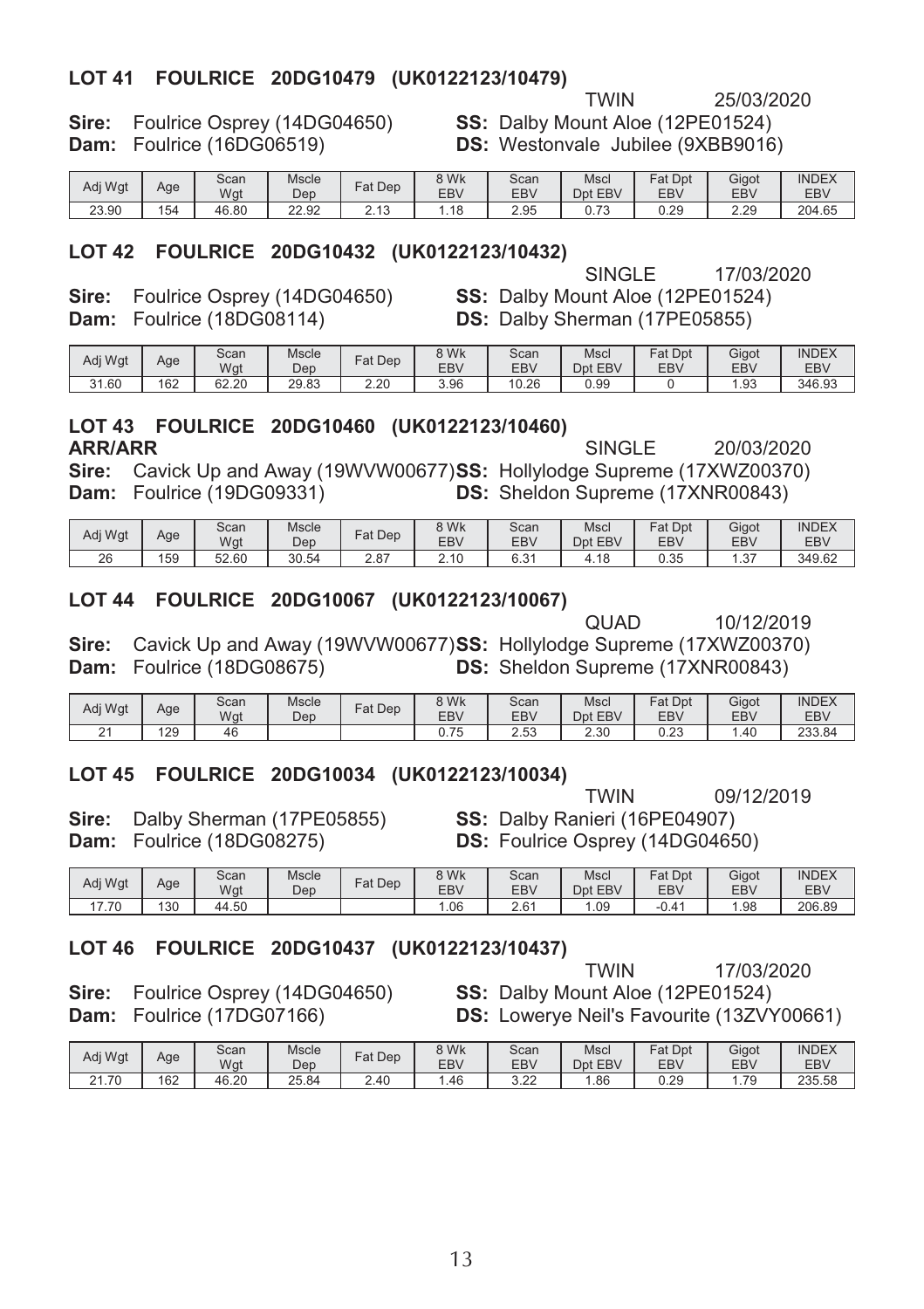#### LOT 47 FOULRICE 20DG10296 (UK0122123/10296)

| <b>Sire:</b> Sheldon Supreme (17XNR00843) |
|-------------------------------------------|
| <b>Dam:</b> Foulrice (17DG07071)          |

SS: Foulrice Rechab (16DG06467)

**TWIN** 

**DS:** Bronwydd Ready To Rumble (16WAJ00437)

06/03/2020

| Adj Wgt | Age       | Scan<br>Wgt | Mscle<br>Dep | <sup>⊏</sup> at Dep | 8 Wk<br><b>EBV</b> | Scan<br><b>EBV</b> | Mscl<br><b>EBV</b><br>Dpt | Fat<br>Dpt<br>EBV | Gigot<br>EB\ | <b>INDEX</b><br>EBV |
|---------|-----------|-------------|--------------|---------------------|--------------------|--------------------|---------------------------|-------------------|--------------|---------------------|
|         | 170<br>70 | .20<br>.    | 28.95        | .80                 | 0.38               | $\sim$<br>. Z      | 2.19                      | $-0.50$           | .25          | 200.93              |

#### LOT 48 FOULRICE 20DG10317 (UK0122123/10317)

Sire: Foulrice Osprey (14DG04650)

Dam: Foulrice (12DG02560)

**TWIN** 08/03/2020 SS: Dalby Mount Aloe (12PE01524) **DS:** Ash Charollais Filibuster (0YFD5002)

| Adj Wgt | Age  | Scan<br>Wgt | Mscle<br>Dep | $Fat$ Dep | 3 Wk<br><b>EBV</b> | Scan<br>EBV | Mscl<br>Dpt EBV | $F$ at Dpt<br>EBV | Gigot<br><b>EBV</b> | <b>INDEX</b><br><b>EBV</b> |
|---------|------|-------------|--------------|-----------|--------------------|-------------|-----------------|-------------------|---------------------|----------------------------|
|         | $-1$ | 53<br>ິ     | 28.81        | 3.23      | 07                 | 2.55        |                 | 0.45              | . . 50              | 211.31                     |

#### LOT 49 FOULRICE 20DG10001 (UK0122123/10001)

#### **ARR/ARR**

TRIPI FT Sire: Sheldon Supreme (17XNR00843) SS: Foulrice Rechab (16DG06467)

Dam: Foulrice (18DG08164)

| Adj Wgt | Age | Scan<br>Wgt | Mscle<br>Dep | Fat Dep | 3 Wk<br>EBV | Scan<br><b>EBV</b> | Mscl<br>Dpt EBV | <b>Fat Dpt</b><br>EBV | Gigot<br>EB\ | <b>INDEX</b><br>EBV |
|---------|-----|-------------|--------------|---------|-------------|--------------------|-----------------|-----------------------|--------------|---------------------|
| 24      | 130 | 51<br>ັ     |              |         | 2.28        | 6.01               | $\cap$<br>Z.UZ  | .49<br>$-0.$          | .98          | 299.47              |

#### LOT 50 FOULRICE 20DG10409 (UK0122123/10409)

Sire: Dalby Sherman (17PE05855) Dam: Foulrice (17DG07118)

SS: Dalby Ranieri (16PE04907) **DS:** Lowerve Neil's Favourite (13ZVY00661)

| Adj Wgt | Age | Scan<br>Wgt | Mscle<br>Dep | Fat<br>Dep | 3 Wk<br>EBV                       | Scan<br><b>EBV</b> | Mscl<br><b>EBV</b><br>Dnt | Fat<br>Dpt<br>EBV | Gigot<br>EB\ | <b>INDEX</b><br>EBV |
|---------|-----|-------------|--------------|------------|-----------------------------------|--------------------|---------------------------|-------------------|--------------|---------------------|
| 24.10   | 164 | $-1$<br>55  | 25.62<br>つに  | $-$<br>، ب | $\sim$<br>$\epsilon$ . $\epsilon$ | 6.38               | .05                       | $-0.59$           | 4. ا         | 270.11              |

#### LOT 51 FOULRICE 20DG10292 (UK0122123/10292)

Sire: Sheldon Supreme (17XNR00843) Dam: Foulrice (14DG04249)

**TWIN** 06/03/2020 SS: Foulrice Rechab (16DG06467) DS: Foulrice Monarch (12DG02219)

| Adj Wgt | Age          | Scan<br>Wgt | Mscle<br>Dep             | $F$ at Dep | 3 Wk<br>EBV | Scan<br><b>EBV</b> | Mscl<br>EBV<br>Dpt | Fat<br>Dpt<br>EBV | Gigot<br>EB\      | <b>INDEX</b><br>EBV |
|---------|--------------|-------------|--------------------------|------------|-------------|--------------------|--------------------|-------------------|-------------------|---------------------|
|         | 172<br>. . ب | 49.20       | $\sim$<br>24<br>ا ق. ا ک | 2.03       | $-0.20$     | $-0.24$            | 2.07               | 0.15              | $\Omega$<br>ےں. ا | 168.39              |

#### LOT 52 FOULRICE 20DG10367 (UK0122123/10367)

Sire: Foulrice Osprey (14DG04650) Dam: Foulrice (14DG04679)

**TWIN** 13/03/2020 SS: Dalby Mount Aloe (12PE01524) DS: Foulrice Lightening (11DG01588)

| Adj Wgt | Age | Scan<br>Wgt | Mscle<br>Dep | Fat Dep | 3 Wk<br>EBV | Scan<br><b>EBV</b> | Mscl<br>Dpt EBV | Dpt<br>Fat<br><b>EBV</b> | Gigot<br>EB\ | <b>INDEX</b><br>EB\ |
|---------|-----|-------------|--------------|---------|-------------|--------------------|-----------------|--------------------------|--------------|---------------------|
|         | 166 | -           | 26.82        | 2.07    | .40         | 3.45               | 0.95            | 0.03                     | .42          | 192.10              |

LOT 53 FOULRICE 20DG10408 (UK0122123/10408) TWIN

| Sire: | Dalby Sherman (17PE05855)        |
|-------|----------------------------------|
|       | <b>Dam:</b> Foulrice (17DG07047) |

SS: Dalby Ranieri (16PE04907) DS: Foulrice Osprey (14DG04650)

| 'i Wgt |     | Scan | Mscle             | Fat Dep | <b>SWK</b> | Scan | Mscl    | at Dpt        | Gigot      | <b>INDEX</b> |
|--------|-----|------|-------------------|---------|------------|------|---------|---------------|------------|--------------|
|        | Age | Wat  | Dep               |         | EBV        | EBV  | Dpt EBV | EB\           | <b>EBV</b> | EBV          |
| 22.60  | 164 | 49   | $\Omega$<br>∠5.94 | . .50   | .02        | 2.60 | .46     | 0.25<br>∙U.∠5 | 70         | 216.52       |

DS: Dalby Sherman (17PE05855)

09/12/2019

15/03/2020

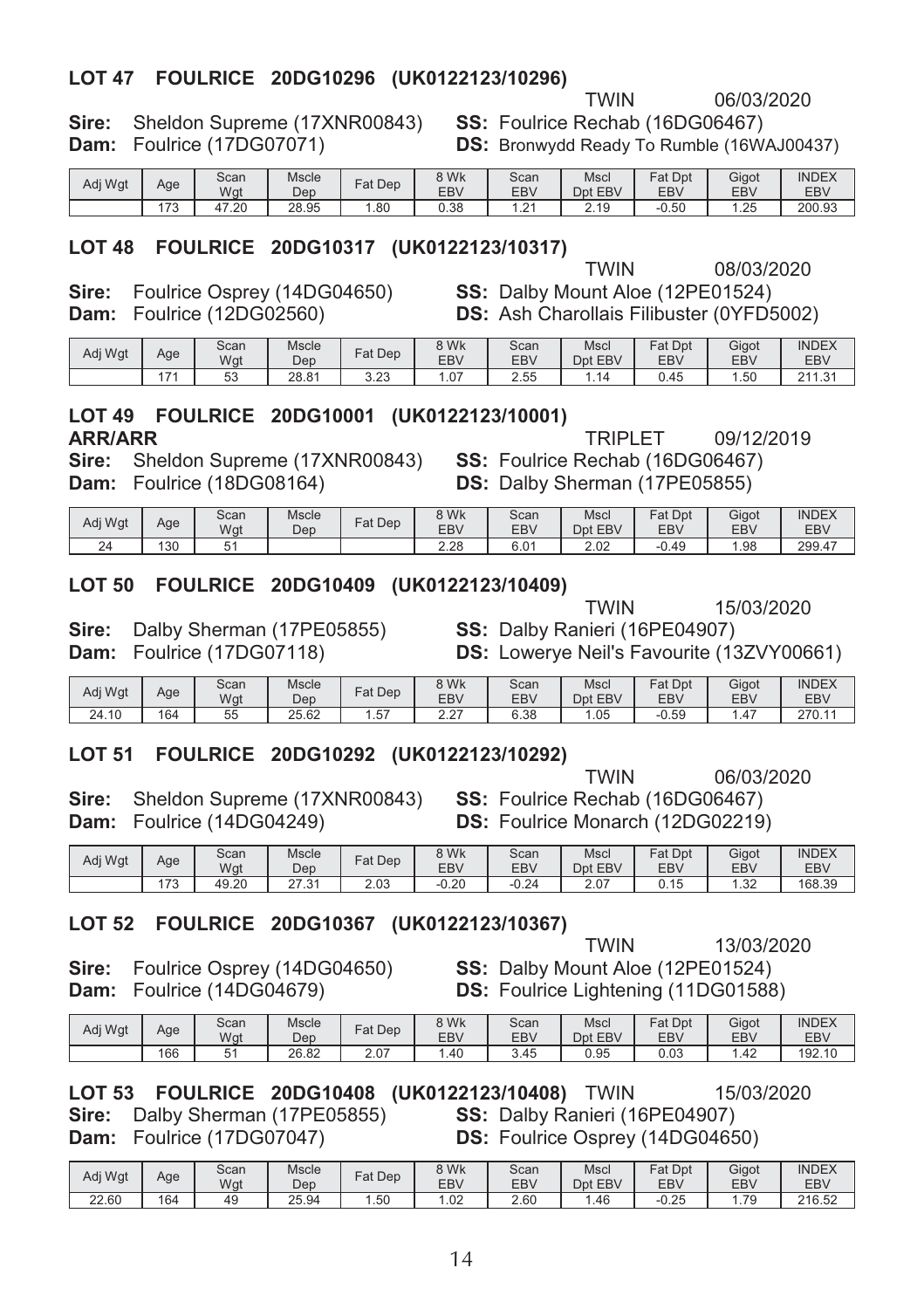#### LOT 54 FOULRICE 20DG10363 (UK0122123/10363)

13/03/2020

Sire: Foulrice (19DG09362) Dam: Foulrice (19DG08951)

**TWIN** SS: Sheldon Supreme (17XNR00843) DS: Dalby Sherman (17PE05855)

| Adj Wgt | Age | Scan<br>Wgt | <b>Mscle</b><br>Dep | $F$ at Dep | 3 Wk<br><b>EBV</b> | Scan<br>EBV                      | Mscl<br>Dpt EBV | Fat Dpt<br>EBV               | Gigot<br><b>EBV</b> | <b>INDEX</b><br><b>EBV</b> |
|---------|-----|-------------|---------------------|------------|--------------------|----------------------------------|-----------------|------------------------------|---------------------|----------------------------|
|         |     |             |                     |            | .62                | $\overline{\phantom{a}}$<br>1.12 | ר ה<br>Z.OZ     | .4 <sup>o</sup><br>-v.<br>14 | .63،                | 299.13                     |

#### LOT 55 FOULRICE 20DG10516 (UK0122123/10516)

Sire: Foulrice Osprey (14DG04650) Dam: Foulrice (14DG04777)

**TWIN** 22/04/2020 SS: Dalby Mount Aloe (12PE01524) **DS:** Foulrice Lightening (11DG01588)

| Adj Wgt | Age | Scan<br>Wgt | Mscle<br>Dep | Fat Dep | 3 Wk<br><b>EBV</b> | Scan<br><b>EBV</b> | Mscl<br>EBV<br>Dpt | Fat<br>Dpt<br>EBV | Gigot<br>EBV | <b>INDEX</b><br>EBV              |
|---------|-----|-------------|--------------|---------|--------------------|--------------------|--------------------|-------------------|--------------|----------------------------------|
| 31.20   |     |             |              |         | .88                | 55ء                | 0.80               | 0.34              |              | כרר<br>$\overline{z}$<br>223.I Z |

#### LOT 56 FOULRICE 20DG10364 (UK0122123/10364)

SINGLE 13/03/2020

07/12/2019

Sire: Sheldon Supreme (17XNR00843) Dam: Foulrice (17DG07497)

SS: Foulrice Rechab (16DG06467) DS: Foulrice Osprey (14DG04650)

| Adj Wgt | Age | Scan<br>Wat                | Mscle<br>Dep | Fat Dep | 9 Wk<br>EBV | Scan<br>EBV       | Mscl<br>Dpt EBV | $=$ at<br>Dpt<br>EBV | Gigot<br>EBV | <b>INDEX</b><br><b>EBV</b> |
|---------|-----|----------------------------|--------------|---------|-------------|-------------------|-----------------|----------------------|--------------|----------------------------|
|         | 166 | F <sub>1</sub><br>.20<br>ັ | 26.90        | .90     | 0.30        | $^{\circ}$<br>I.V | 1.28            | $-0.26$              | .94          | 187.65                     |

#### LOT 57 FOULRICE 20DG09879 (UK0122123/09879)

Sire: Dalby Sherman (17PE05855) Dam: Foulrice (18DG08597)

**TWIN** SS: Dalby Ranieri (16PE04907) DS: Hyde Radio5Live (16SU00606)

| Adj Wgt | Age        | Scan<br>Wgt  | <b>Mscle</b><br>Dep | $=$ at<br>Dep | 8 Wk<br>EB\ | Scan<br>EBV | Mscl<br>EBV<br>Dpt | Fat<br>Dpt<br>EBV | Gigot<br>EB <sub>V</sub>      | <b>INDEX</b><br><b>EBV</b> |
|---------|------------|--------------|---------------------|---------------|-------------|-------------|--------------------|-------------------|-------------------------------|----------------------------|
| 16.60   | 122<br>ے ت | $\sim$<br>42 |                     |               | 0.07        | J.54        | .36،               | 0.62              | $\overline{\phantom{a}}$<br>. | 174.16                     |

#### **MR G F BURROUGH (SHELDON)** LOT 58 SHELDON 20XNR01090 (UK0363280/01090)

**TWIN** 19/12/2019 Sire: Loosebeare Tornado (18XWD09300) SS: Loosebeare Perfect (15XWD05388) Dam: Sheldon (17XNR00848) **DS: Foulrice Rechab (16DG06467)** 

| Adj Wgt              | Age | Scan<br>Wat | Mscle<br>Dep | $=$ at<br>Dep | 8 Wk<br>EB\        | Scan<br>EBV | Mscl<br>EBV<br>Dpt | Fat<br>Dpt<br><b>EBV</b> | Gigot<br>EBV | <b>INDEX</b><br>EBV |
|----------------------|-----|-------------|--------------|---------------|--------------------|-------------|--------------------|--------------------------|--------------|---------------------|
| .60<br>$\sim$<br>، ے |     |             |              |               | $\rightarrow$<br>. | 2.96        | $\sim$<br>$-U. IL$ | 19<br>-v.,               | ◡. ୲         | 144.72              |

#### LOT 59 SHELDON 20XNR01116 (UK0363280/01116)

**TWIN** 05/01/2020 Sire: Loosebeare Tornado (18XWD09300) SS: Loosebeare Perfect (15XWD05388) Dam: Sheldon (17XNR00874) **DS:** Sheldon Rex (16XNR00704)

| Adj Wgt | Age | Scan<br>Wgt | Mscle<br>Dep | Fat Dep | 8 Wk<br><b>EBV</b> | Scan<br><b>EBV</b> | Mscl<br>Dpt EBV | Fat Dpt<br>EB\ | Gigot<br>EB\ | <b>INDEX</b><br>EBV |
|---------|-----|-------------|--------------|---------|--------------------|--------------------|-----------------|----------------|--------------|---------------------|
| $\sim$  |     |             |              |         | $\overline{z}$     | +.48               | $-0.55$         | $-0.15$        | $-0.09$      | 156.47              |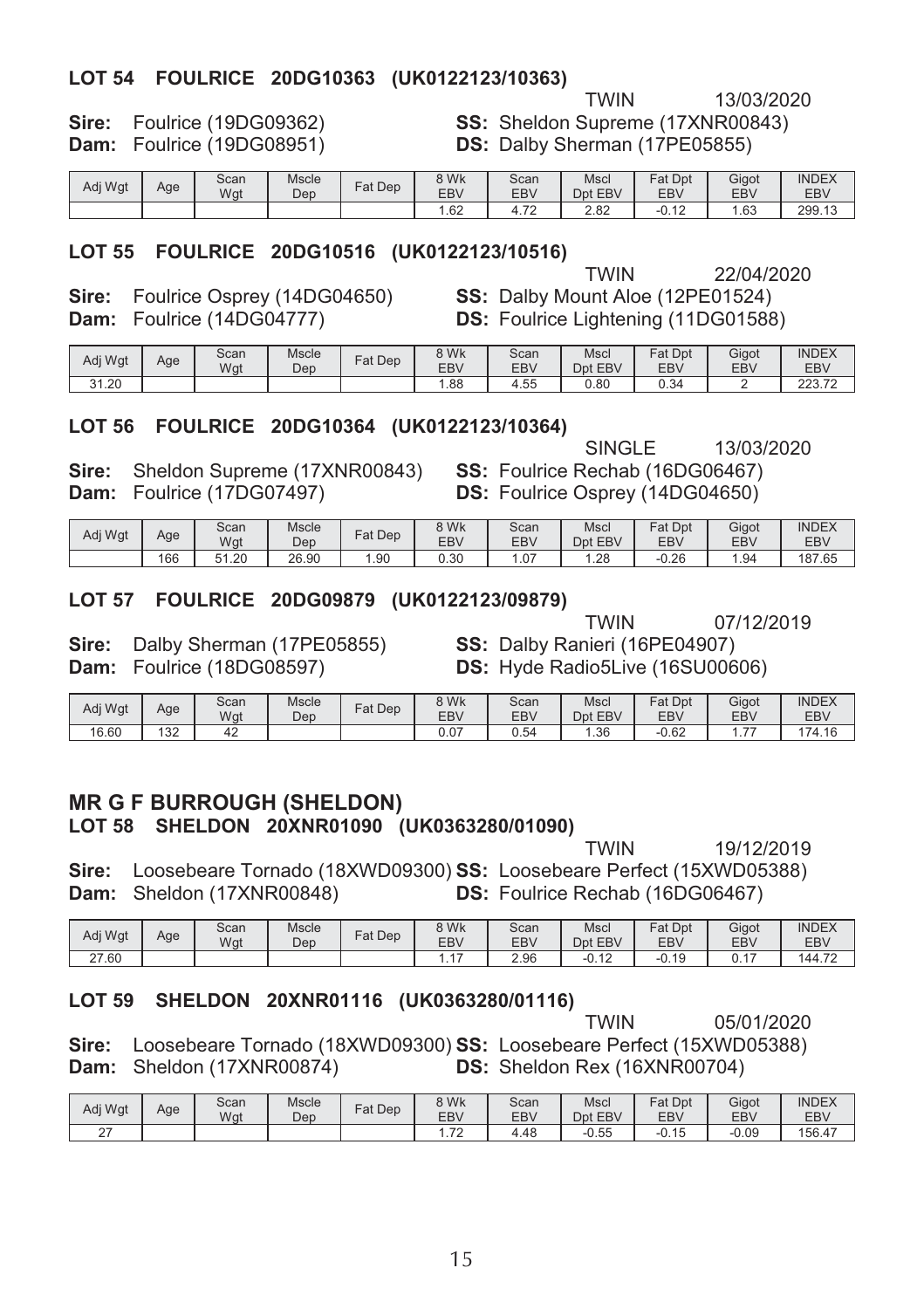#### LOT 60 SHELDON 20XNR01107 (UK0363280/01107)

23/12/2019

Sire: Loosebeare Tornado (18XWD09300) SS: Loosebeare Perfect (15XWD05388) Dam: Sheldon (17XNR00811) **DS:** Foulrice Roderick (16DG05959)

| Adj Wgt         | Age | Scan<br>Wgt | Mscle<br>Dep | $F$ at Dep | 3 Wk<br>EBV | Scan<br><b>EBV</b> | Mscl<br>Dpt EBV | <b>Fat Dpt</b><br>EBV | Gigot<br>EB\ | <b>INDEX</b><br>EBV |
|-----------------|-----|-------------|--------------|------------|-------------|--------------------|-----------------|-----------------------|--------------|---------------------|
| $\sim$<br>23.80 |     |             |              |            | 1.39        | 3.65               | 0.03            | 0.01                  | $-0.40$      | 164.54              |

#### LOT 61 SHELDON 20XNR01094 (UK0363280/01094)

Sire: Foulrice Shimon (17DG07358) Dam: Sheldon (16XNR00733)

**TWIN** 20/12/2019 SS: Foulrice Osprey (14DG04650) **DS:** Sheldon Outstanding (14XNR00364)

**TWIN** 

| Adi Wat | Age | Scan<br>Wgt | Mscle<br>Dep | $Fat$ Dep | 3 Wk<br>EBV | Scan<br><b>EBV</b> | Mscl<br>EBV<br>Dpt | Fat<br>Dpt<br>EBV | Gigot<br>EB\ | <b>INDEX</b><br>EBV |
|---------|-----|-------------|--------------|-----------|-------------|--------------------|--------------------|-------------------|--------------|---------------------|
| 24.50   |     |             |              |           | 0.97        | $\sim$<br>، 8، ا   | $\sim$<br>$-$      | 0.0 <sup>4</sup>  | 0.38         | 177.08              |

#### LOT 62 SHELDON 20XNR01110 (UK0363280/01110)

23/12/2019 **TWIN** 

Sire: Foulrice Shimon (17DG07358) Dam: Sheldon (15XNR00572)

SS: Foulrice Osprey (14DG04650) DS: Foulrice Omar (14DG04331)

| Adj Wgt | Age | Scan<br>Wgt | Mscle<br>Dep | Fat Dep | <b>9 Wk</b><br><b>EBV</b> | Scan<br><b>EBV</b> | Mscl<br>Dpt EBV | Fat<br>Dpt<br><b>EBV</b> | Gigot<br>EB <sub>V</sub> | <b>INDEX</b><br>EBV |
|---------|-----|-------------|--------------|---------|---------------------------|--------------------|-----------------|--------------------------|--------------------------|---------------------|
| 26.50   |     |             |              |         | $\Omega$<br>ے بی          | $\Omega$<br>ےں.ں   | 0.30            | 0.03                     | $-0.08$                  | 173.82              |

#### $1$  OT 63 - FMPTY LOT

## **MESSRS W C & R L BOWEN (GWYNDY)**

LOT 64 GWYNDY 20XPR07708 (UK0745485/07708)

11/01/2020 **TWIN** Sire: Wedderburn Rogue (16WNY02657) SS: Rhaeadr Popeye (15XXK01122) Dam: Gwyndy (16XPR04261) **DS:** Gwyndy Kadinsky (1XPR0032) LOT 65 GWYNDY 20XPR07671 (UK0745485/07671) **TWIN** 26/12/2019

Sire: Padest Sir Lancelot (17XRH02140) SS: Bronwydd Raging Bull (16WAJ00461) Dam: Gwyndy (16XPR04267) **DS: Gwyndy Kadinsky (1XPR0032)** 

#### LOT 66 GWYNDY 20XPR07664 (UK0745485/07664)

|                                                                     | <b>QUAD</b>                               | 25/12/2019 |
|---------------------------------------------------------------------|-------------------------------------------|------------|
| Sire: Wedderburn Rogue (16WNY02657) SS: Rhaeadr Popeye (15XXK01122) |                                           |            |
| <b>Dam:</b> Gwyndy $(17XPR05347)$                                   | <b>DS:</b> Wernfawr Rokocoko (16XEV00971) |            |

#### LOT 67 GWYNDY 20XPR07644 (UK0745485/07644)

|                                   | 20/12/2019<br>SINGI F                                               |
|-----------------------------------|---------------------------------------------------------------------|
|                                   | Sire: Wedderburn Roque (16WNY02657) SS: Rhaeadr Popeye (15XXK01122) |
| <b>Dam:</b> Gwyndy $(18XPR06421)$ | <b>DS:</b> Wernfawr Rokocoko (16XEV00971)                           |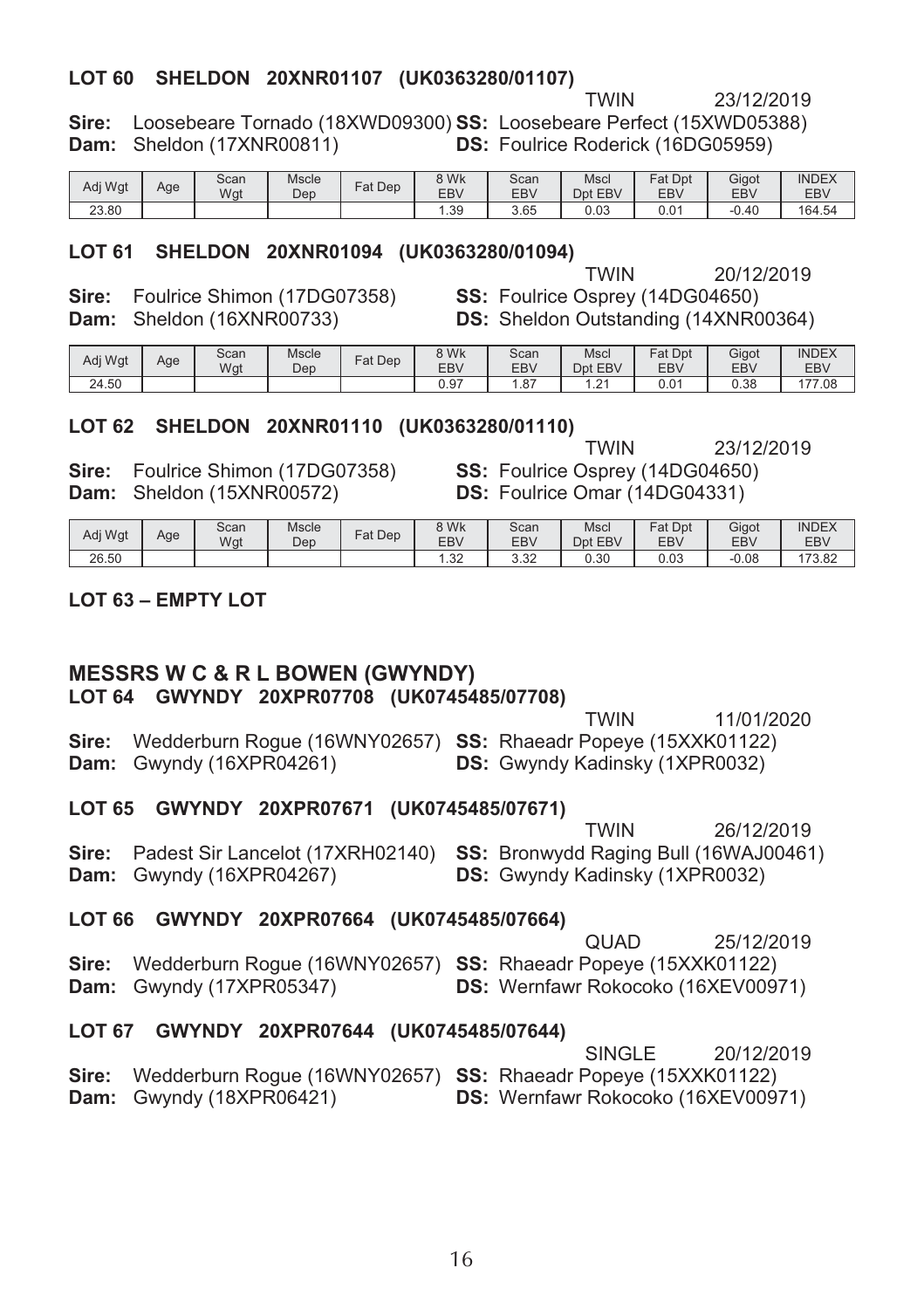| <b>LOT 68</b> | GWYNDY 20XPR07712 (UK0745485/07712)                     |  |  |                   |                                                                                                                           |            |
|---------------|---------------------------------------------------------|--|--|-------------------|---------------------------------------------------------------------------------------------------------------------------|------------|
| Sire:<br>Dam: | Gwyndy (15XPR03259)                                     |  |  |                   | TWIN<br>Wedderburn Rogue (16WNY02657) SS: Rhaeadr Popeye (15XXK01122)<br>DS: Edstaston Kwik Fix (1TG0013)                 | 27/03/2020 |
| LOT 69        | GWYNDY 20XPR07771 (UK0745485/07771)                     |  |  |                   |                                                                                                                           |            |
| Sire:<br>Dam: | Gwyndy (13XPR02242)                                     |  |  |                   | <b>SINGLE</b><br>Wedderburn Rogue (16WNY02657) SS: Rhaeadr Popeye (15XXK01122)<br>DS: Gwyndy Llewellyn (11XPR00988)       | 28/03/2020 |
|               | <b>MESSRS R G &amp; R A JONES &amp; SON (ROBLESTON)</b> |  |  |                   |                                                                                                                           |            |
|               | LOT 70 ROBLESTON 20WGN04901 (UK0746365/04901)           |  |  |                   | TWIN                                                                                                                      | 07/01/2020 |
| Sire:<br>Dam: | Arbryn Tonto (18WRF00573)<br>Robleston (17WGN03171)     |  |  |                   | SS: Tullyear Supremo (17QY02421)<br>DS: Rhaeadr Real Deal (16XXK01418)                                                    |            |
| LOT 71        | ROBLESTON 20WGN04909                                    |  |  | (UK0746365/04909) |                                                                                                                           |            |
|               |                                                         |  |  |                   | <b>TWIN</b>                                                                                                               | 12/01/2020 |
| Sire:<br>Dam: | Robleston (17WGN03176)                                  |  |  |                   | Wernfawr Rokocoko (16XEV00971) SS: Wernfawr Nijinsky (13XEV00525)<br>DS: Rhaeadr Real Deal (16XXK01418)                   |            |
| <b>LOT 72</b> | ROBLESTON 20WGN04867                                    |  |  | (UK0746365/04867) | <b>TWIN</b>                                                                                                               |            |
| Sire:<br>Dam: | Arbryn Tonto (18WRF00573)<br>Robleston (17WGN03187)     |  |  |                   | SS: Tullyear Supremo (17QY02421)<br>DS: Rhaeadr Real Deal (16XXK01418)                                                    | 24/12/2019 |
| <b>LOT 73</b> | ROBLESTON 20WGN04880                                    |  |  | (UK0746365/04880) |                                                                                                                           |            |
| Sire:<br>Dam: | Robleston (16WGN02710)                                  |  |  |                   | <b>TWIN</b><br>Wernfawr Rokocoko (16XEV00971) SS: Wernfawr Nijinsky (13XEV00525)<br>DS: Wraycastle Platinum (15DW08782)   | 28/12/2019 |
| <b>LOT 74</b> | ROBLESTON 20WGN04854 (UK0746365/04854)                  |  |  |                   |                                                                                                                           |            |
| Sire:<br>Dam: | Robleston (17WGN03165)                                  |  |  |                   | <b>TWIN</b><br>Bronwydd Terminator (18WAJ00570) SS: Wernfawr Spartacus (17XEV01125)<br>DS: Rhaeadr Real Deal (16XXK01418) | 17/12/2019 |
| <b>LOT 75</b> | ROBLESTON 20WGN04875 (UK0746365/04875)                  |  |  |                   |                                                                                                                           |            |
| Sire:<br>Dam: | Arbryn Tonto (18WRF00573)<br>Thornetown (13XKE00438)    |  |  |                   | <b>TWIN</b><br>SS: Tullyear Supremo (17QY02421)<br>DS: Nympton Merlin (12YAL00370)                                        | 26/12/2019 |
| <b>LOT 76</b> | ROBLESTON 20WGN04860 (UK0746365/04860)                  |  |  |                   |                                                                                                                           |            |
| Sire:<br>Dam: | Arbryn Tonto (18WRF00573)<br>Robleston (17WGN03215)     |  |  |                   | <b>SINGLE</b><br>SS: Tullyear Supremo (17QY02421)<br>DS: Rhaeadr Real Deal (16XXK01418)                                   | 22/12/2019 |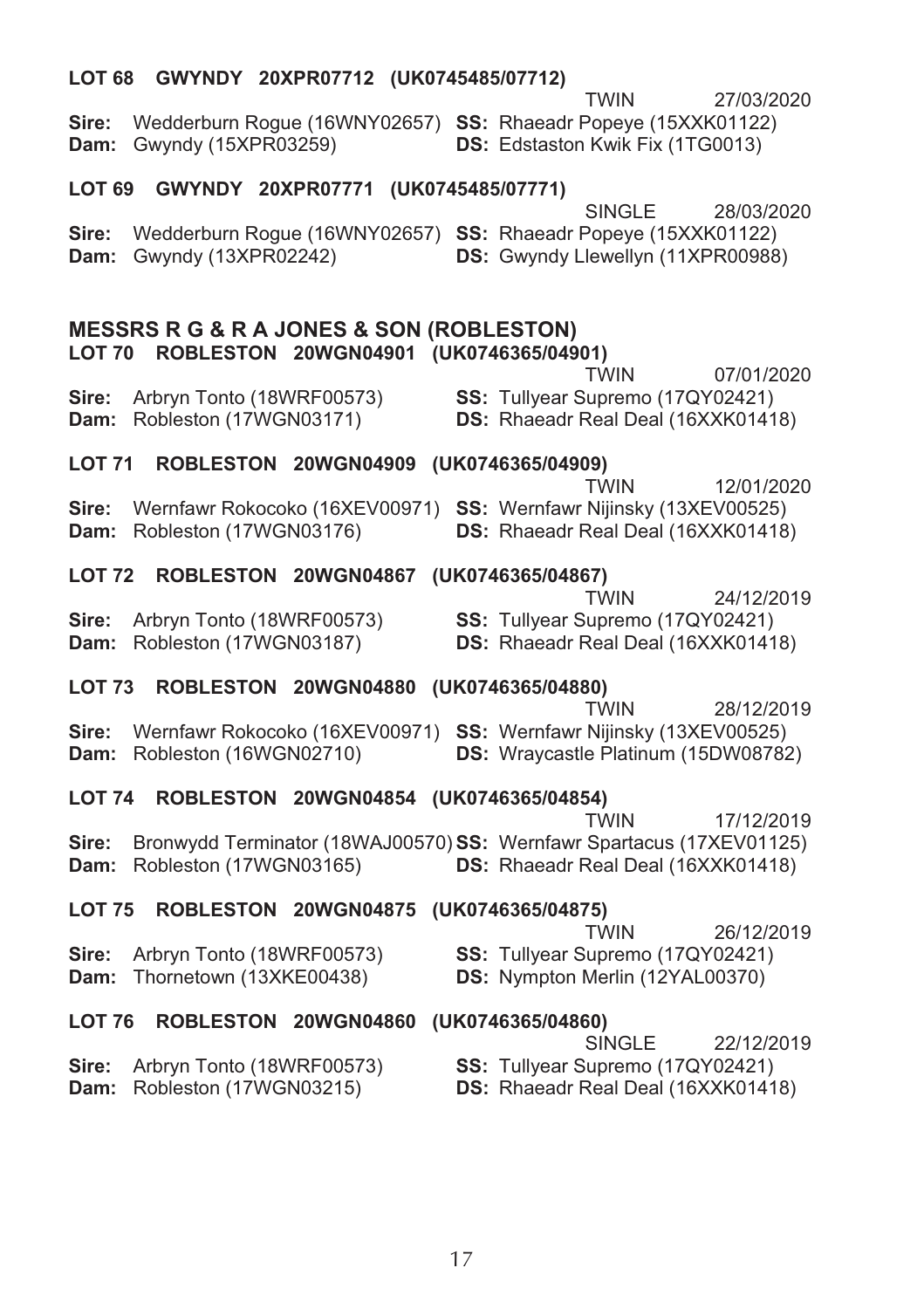|               | <b>MR &amp; MRS TOM &amp; CAROL QUINN (ANBRO)</b><br>All the shearlings are sons of Wernfawr Special Edition purchase at Builth I in 2018 where<br>he stood 2nd prized shearling.<br>LOT 77 ANBRO 20VGC00770 (UK56463600770) |                                                                                                        |  |  |                                            |             |  |                                                           |  |  |  |
|---------------|------------------------------------------------------------------------------------------------------------------------------------------------------------------------------------------------------------------------------|--------------------------------------------------------------------------------------------------------|--|--|--------------------------------------------|-------------|--|-----------------------------------------------------------|--|--|--|
|               |                                                                                                                                                                                                                              |                                                                                                        |  |  |                                            |             |  |                                                           |  |  |  |
| Sire:<br>Dam: |                                                                                                                                                                                                                              | Wernfawr Special Edition (17XEV01241) SS: Shamrock Northern Star (13XRL00159)<br>Rosehill (16WVL00794) |  |  | DS: Lowerye Ott (14ZVY01182)               | <b>TWIN</b> |  | 25/02/2020                                                |  |  |  |
|               |                                                                                                                                                                                                                              | LOT 78 ANBRO 20VGC00771 (UK56463600771)                                                                |  |  |                                            | <b>TWIN</b> |  |                                                           |  |  |  |
| Sire:<br>Dam: |                                                                                                                                                                                                                              | Wernfawr Special Edition (17XEV01241) SS: Shamrock Northern Star (13XRL00159)<br>Rosehill (16WVL00816) |  |  | <b>DS:</b> Rhaeadr Perfection (15XXK01132) |             |  | 28/02/2020                                                |  |  |  |
|               |                                                                                                                                                                                                                              | LOT 79 ANBRO 20VGC00761 (UK56463600761)                                                                |  |  |                                            |             |  |                                                           |  |  |  |
| Sire:<br>Dam: |                                                                                                                                                                                                                              | Wernfawr Special Edition (17XEV01241) SS: Shamrock Northern Star (13XRL00159)<br>Rosehill (17WVL00923) |  |  |                                            | SINGLE      |  | 15/02/2020<br><b>DS:</b> Crogham Rock On Ruby (16AB01077) |  |  |  |
|               |                                                                                                                                                                                                                              | LOT 80 ANBRO 20VGC00774 (UK56463600774)                                                                |  |  |                                            |             |  |                                                           |  |  |  |
| Sire:<br>Dam: |                                                                                                                                                                                                                              | Wernfawr Special Edition (17XEV01241) SS: Shamrock Northern Star (13XRL00159)<br>Rosehill (16WVL00808) |  |  |                                            | <b>TWIN</b> |  | 07/03/2020<br>DS: Shamrock Northern Star (13XRL00159)     |  |  |  |
|               |                                                                                                                                                                                                                              | LOT 81 ANBRO 20VGC00762 (UK56463600762)                                                                |  |  |                                            |             |  |                                                           |  |  |  |
|               |                                                                                                                                                                                                                              |                                                                                                        |  |  |                                            | <b>TWIN</b> |  | 16/02/2020                                                |  |  |  |
| Sire:<br>Dam: |                                                                                                                                                                                                                              | Wernfawr Special Edition (17XEV01241) SS: Shamrock Northern Star (13XRL00159)<br>Rosehill (16WVL00817) |  |  | DS: Rhaeadr Perfection (15XXK01132)        |             |  |                                                           |  |  |  |
| <b>LOT 82</b> |                                                                                                                                                                                                                              | ANBRO 20VGC00773 (UK56463600773)                                                                       |  |  |                                            |             |  |                                                           |  |  |  |
| Sire:<br>Dam: |                                                                                                                                                                                                                              | Wernfawr Special Edition (17XEV01241) SS: Shamrock Northern Star (13XRL00159)<br>Rosehill (16WVL00808) |  |  |                                            | <b>TWIN</b> |  | 07/03/2020<br>DS: Shamrock Northern Star (13XRL00159)     |  |  |  |
|               |                                                                                                                                                                                                                              | LOT 83 ANBRO 20VGC00769 (UK56463600769)                                                                |  |  |                                            |             |  |                                                           |  |  |  |

**TWIN** 25/02/2020 Sire: Wernfawr Special Edition (17XEV01241) SS: Shamrock Northern Star (13XRL00159) Dam: Rosehill (16WVL00794) DS: Lowerye Ott (14ZVY01182)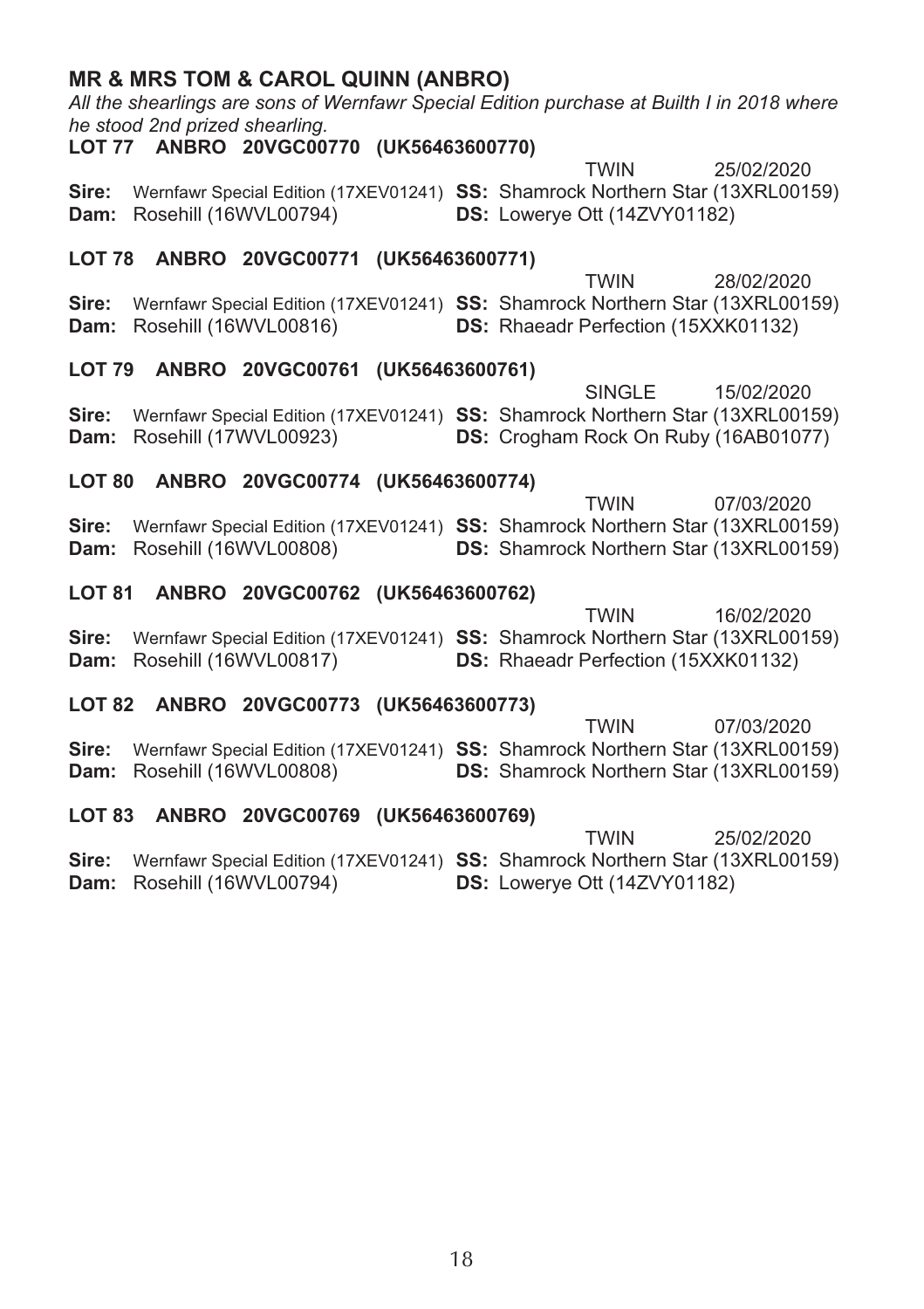## Ram Lambs

| <b>ARR/ARQ</b> | <b>MESSRS R G &amp; R A JONES &amp; SON (ROBLESTON)</b><br>LOT 84 ROBLESTON 21WGN05395 (UK0746365/05395) |                                        | TWIN-FT                                                                                  | 23/12/2020 |
|----------------|----------------------------------------------------------------------------------------------------------|----------------------------------------|------------------------------------------------------------------------------------------|------------|
|                | Sire: Arbryn Tonto (18WRF00573)<br>Dam: Robleston (17WGN03161)                                           |                                        | SS: Tullyear Supremo (17QY02421)<br>DS: Rhaeadr Real Deal (16XXK01418)                   |            |
| <b>LOT 85</b>  | ROBLESTON 21WGN05381                                                                                     |                                        | (UK0746365/05381)<br>TWIN-ET 21/12/2020                                                  |            |
| Sire:<br>Dam:  | Arbryn Tonto (18WRF00573)<br>Robleston (19WGN04372)                                                      |                                        | SS: Tullyear Supremo (17QY02421)<br>DS: Rhaeadr Real Deal (16XXK01418)                   |            |
| <b>LOT 86</b>  |                                                                                                          | ROBLESTON 21WGN05333 (UK0746365/05333) | TRIPI FT                                                                                 | 17/12/2020 |
| Sire:<br>Dam:  | Skyefall Virgil Van Dijk (20VDK02543)<br>Robleston (18WGN03396)                                          |                                        | SS: Hollylodge Supreme (17XWZ00370)<br>DS: Rhaeadr Real Deal (16XXK01418)                |            |
| <b>LOT 87</b>  | ROBLESTON 21WGN05311                                                                                     |                                        | (UK0746365/05311)<br><b>TWIN</b>                                                         | 17/12/2020 |
| Sire:<br>Dam:  | Skyefall Virgil Van Dijk (20VDK02543)<br>Robleston (17WGN03176)                                          |                                        | SS: Hollylodge Supreme (17XWZ00370)<br><b>DS:</b> Rhaeadr Real Deal (16XXK01418)         |            |
| <b>LOT 88</b>  |                                                                                                          | ROBLESTON 21WGN05378 (UK0746365/05378) |                                                                                          |            |
| Sire:<br>Dam:  | Arbryn Tonto (18WRF00573)<br>Robleston (19WGN04372)                                                      |                                        | TWIN-FT<br>SS: Tullyear Supremo (17QY02421)<br><b>DS:</b> Rhaeadr Real Deal (16XXK01418) | 21/12/2020 |
|                | MD & MDC TOM & CADOL OLIINNI (ANDDO)                                                                     |                                        |                                                                                          |            |

#### **MR & MRS TOM & CAROL QUINN (ANBRU)** LOT 89 ANRRO 21VGC00781 (UK0564636/00781)

| $\frac{1}{2}$                                                                        |                                    |            |
|--------------------------------------------------------------------------------------|------------------------------------|------------|
|                                                                                      | <b>TWIN</b>                        | 01/12/2020 |
| <b>Sire:</b> Knighton Viscount (20YXR01684)                                          | <b>SS: Springhill (18WLK03920)</b> |            |
| <b>Dam:</b> Knighton (19YXR01539)                                                    | <b>DS: Honddu (16YSS03047)</b>     |            |
| This lot and the following are both sons from the top priced gimmer purchased at the |                                    |            |
| Knighton dispersal sale                                                              |                                    |            |
|                                                                                      |                                    |            |

#### LOT 90 ANBRO 21VGC00782 (UK0564636/00782)

**TWIN** 01/12/2020 Sire: Knighton Viscount (20YXR01684) SS: Springhill (18WLK03920) Dam: Knighton (19YXR01539) **DS: Honddu (16YSS03047)** 

#### LOT 91 ANBRO 21VGC00784 (UK0564636/00784)

**TWIN** 06/12/2020 Sire: Springhill Untouchable (19WLK04441) SS: Robleston Superman (17WGN03209) Dam: Logie Durno (17ZNN18401) DS: Wernfawr Red Bull (16XEV00947) A Springhill Untouchable son out of a Logie Durno ewe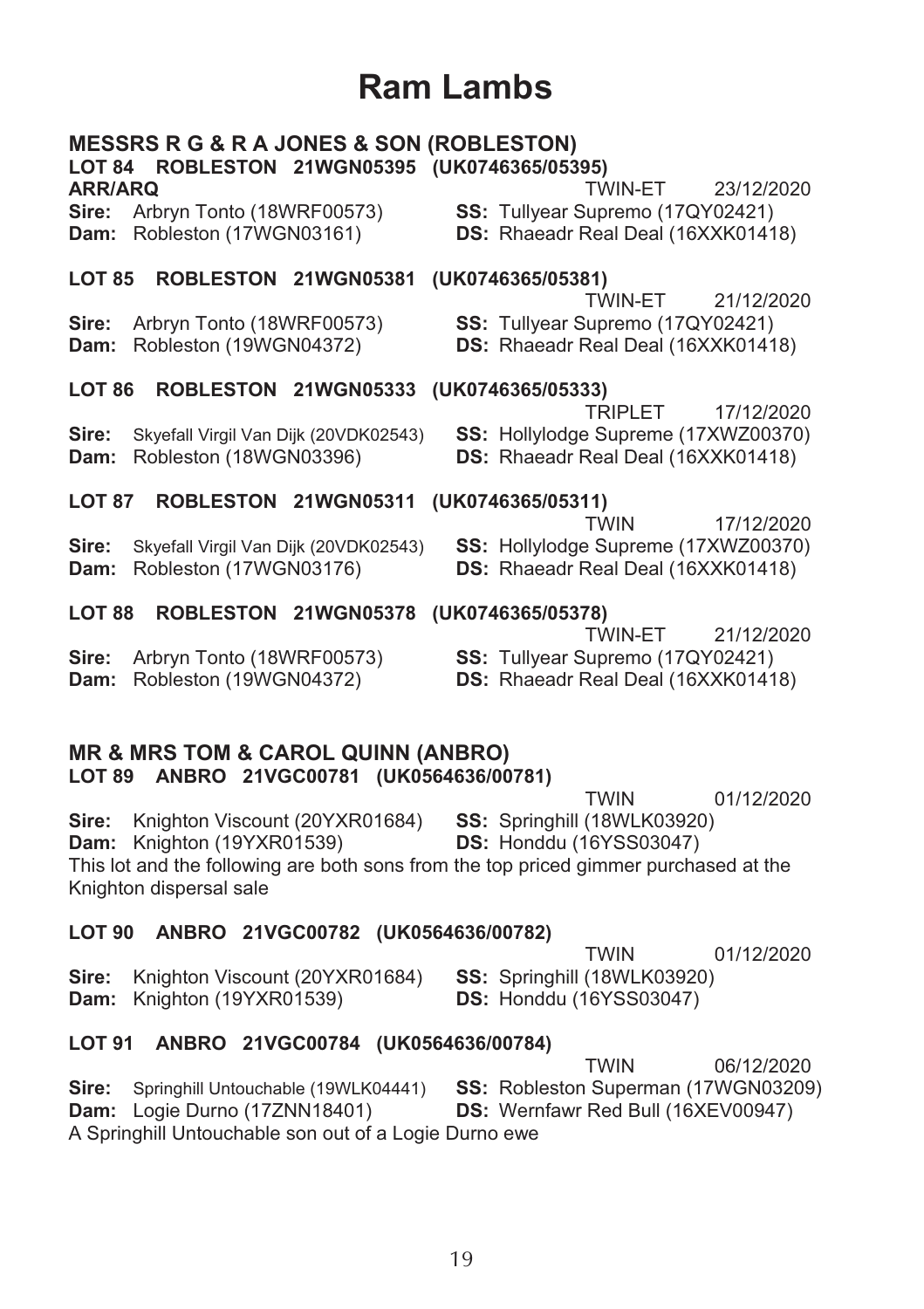#### **MR P A THOMAS (ARBRYN)**

## LOT 92 ARBRYN 21WRF00789 (UK0746155/00789)

#### **ARR/ARR**

Sire: Arbryn Tonto (18WRF00573) Dam: Arbryn (15WRF00328)

- **TWIN-ET** 20/12/2020
- SS: Tullyear Supremo (17QY02421) **DS:** Shamrock Northern Star (13XRL00159)

#### LOT 93 ARBRYN 21WRF00786 (UK0746155/00786) **ARR/ARR**

TRIPI FT 17/12/2020

Sire: Arbryn Tonto (18WRF00573) Dam: Arbryn (19WRF00638)

SS: Tullyear Supremo (17QY02421)

**DS:** Bronwydd Terminator (18WAJ00570)

#### LOT 94 ARBRYN 21WRF00788 (UK0746155/00788)

20/12/2020 TWIN-ET

Sire: Arbryn Tonto (18WRF00573) Dam: Arbryn (15WRF00328)

SS: Tullyear Supremo (17QY02421)

**DS:** Shamrock Northern Star (13XRL00159)

LOT 95 ARBRYN WINSTON 21WRF00795 (UK0746155/00795) (Pedigree Registered) **ARR/ARR TWIN** 

Sire: Hyde Vinny (20SU00947) Dam: Arbryn (15WRF00328)

06/01/2021

SS: Dalby Super Trooper (17PE05884)

**DS:** Shamrock Northern Star (13XRL00159)

#### **MR G J & MRS J E WILLIAMS (PADEST)**

#### LOT 96 PADEST WHISTLER 21XRH02726 (UK0724486/02726) (Pedigree Registered) **ARR/ARR TWIN** 01/12/2020 Sire: Castellau U Beauty (19TZ02590) SS: Dalby Ranieri (16PE04907)

Dam: Padest (19XRH02434)

**DS: Loanhead Saxon (17WNC18334)** 

INDEX 308 - top 5%. Full pedigree registered powerful wide lamb. Sire purchased Worcester 2019 for 2.200gns.

| Adi Wat | Age | Scan<br>Wgt  | Mscle<br>Dep | Dep<br>$at$ .    | 8 Wk<br>EB\ | Scan<br><b>EBV</b> | Mscl<br><b>EBV</b><br>Dpt | Fat<br>Dpt<br><b>EBV</b> | Gigot<br><b>EBV</b> | <b>INDEX</b><br><b>EBV</b> |
|---------|-----|--------------|--------------|------------------|-------------|--------------------|---------------------------|--------------------------|---------------------|----------------------------|
|         | 155 | $\sim$<br>υ. | 32.50        | $^{\sim}$<br>4.U | 3.65        | 9.69               | 0.90                      | 0.09                     | 0.24                | 308.34                     |

## LOT 97 PADEST 21XRH02710 (UK0724486/02710)

**ARR/ARR** 

**TRIPLET** 08/12/2020

Sire: Cavick Uber Mover (19WVW00713) SS: Knockin Shockin' (17XXJ00376) **Dam:** Padest (19XRH02396) DS: Loanhead Saxon (17WNC18334) INDEX 276 - top 25%.

| .       |     | $\sim$ $\sim$ $\sim$ $\sim$ $\sim$ $\sim$ |               |         |            |            |                   |         |                |              |
|---------|-----|-------------------------------------------|---------------|---------|------------|------------|-------------------|---------|----------------|--------------|
| Adj Wgt | Age | Scan                                      | Mscle         | Fat Dep | ९ Wk       | Scan       | Mscl              | Fat Dpt | Gigot          | <b>INDEX</b> |
|         |     | Wgt                                       | Dep           |         | <b>EBV</b> | <b>EBV</b> | <b>EBV</b><br>Dnt | EBV     | EB\            | <b>EBV</b>   |
| 34.10   | 148 | 68                                        | 22.24<br>ں ےں | 2.30    | ີ          | 8.05       |                   | $-0.45$ | $\overline{A}$ | 276.30       |

#### LOT 98 PADEST WAR LORD 21XRH02681 (UK0724486/02681) (Pedigree Registered) **ARR/ARR TWIN** 07/12/2020 Sire: Cavick Uber Mover (19WVW00713) SS: Knockin Shockin' (17XXJ00376)

Dam: Padest (16XRH01978) DS: Parkgate One & Only (14ZCA01074) Full pediaree registered lamb with good gigots.

| Adi Wat | Age | Scan<br>Wgt | Mscle<br>Dep | Fat Dep | 8 Wk<br><b>EBV</b> | Scan<br>EBV   | Mscl<br>Dpt<br><b>EBV</b> | Fat<br>Dpt<br><b>EBV</b> | Gigot<br><b>EBV</b> | <b>INDEX</b><br><b>EBV</b> |
|---------|-----|-------------|--------------|---------|--------------------|---------------|---------------------------|--------------------------|---------------------|----------------------------|
|         | 149 | 62          | 29.16        | ۔ 20    | .18                | $\sim$<br>ے.ت | .                         | 0.20                     | 0.56                | 202.17<br>$\overline{A}$   |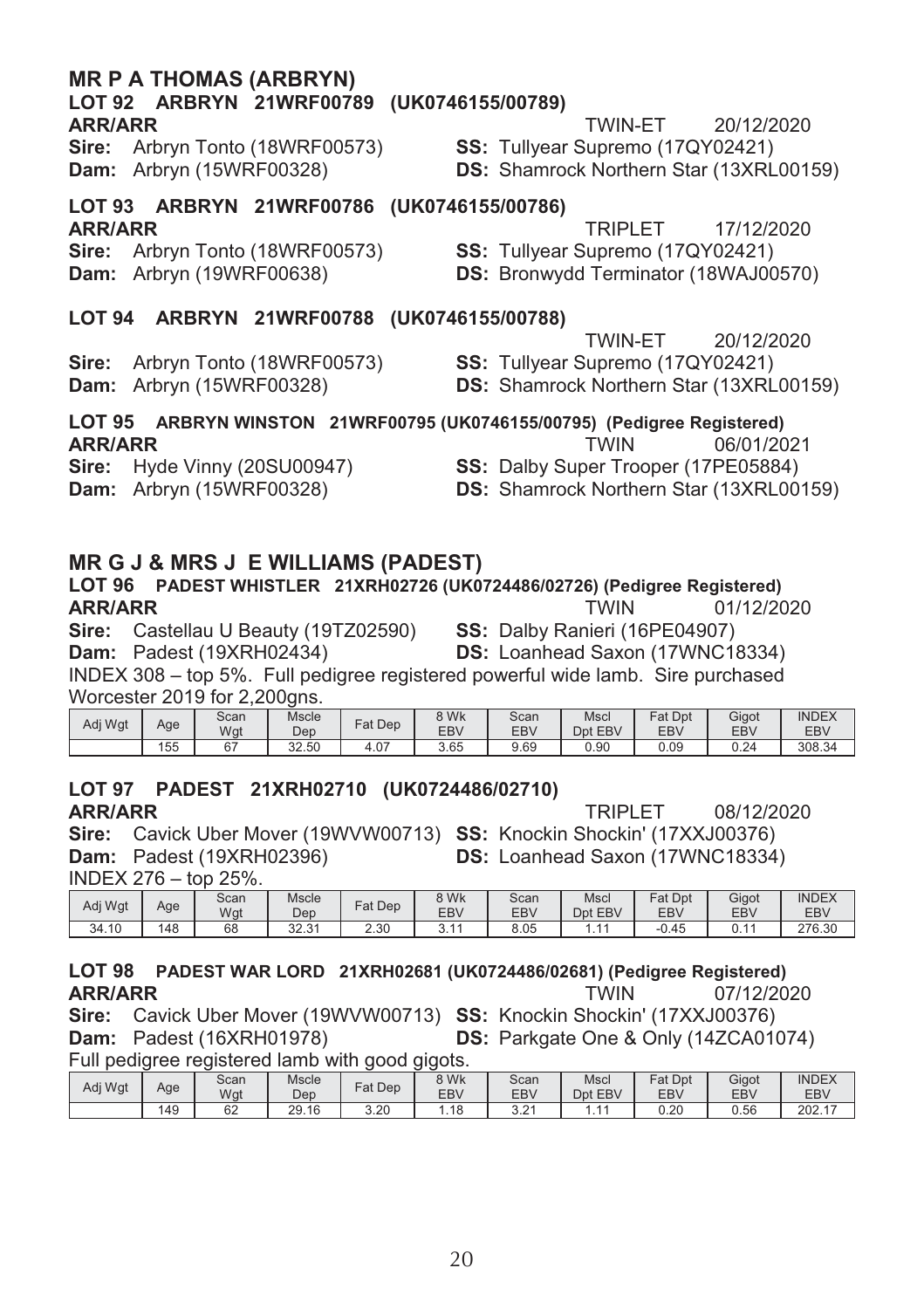#### LOT 99 PADEST 21XRH02668 (UK0724486/02668)

02/12/2020

Sire: Oakchurch Spartan (17WKW00354) SS: Banwy Oh What A Boy (14XXS00397) **Dam:** Padest (18XRH02341) DS: Foulrice Rachamin (16DG06107)

Sire purchased Worcester 2017 for 3,000gns - has bred well for us Mscl Eat Dnt | Gigot | INDEX |

| Adi Wat | Age | <b>UUCIII</b><br>Wgt | <b>INIONIA</b><br>Dep | Fat Dep           | <b>VVIV</b><br>EBV | ovan<br>EBV | 1713 U<br>Dpt EBV | $au$ $u$<br>EBV | Uiyut<br><b>EBV</b>      | 11 Y D L A<br>EBV |
|---------|-----|----------------------|-----------------------|-------------------|--------------------|-------------|-------------------|-----------------|--------------------------|-------------------|
|         | 154 | 6                    | 29.16                 | $^{\Omega}$<br>అం | $\sim$<br>U.Y3     | 42<br>. .   | 0.46              | $-0.39$         | $\overline{a}$<br>U. I J | 52.64             |

#### LOT 100 PADEST 21XRH02731 (UK0724486/02731)

**SINGLE** 10/12/2020

**TWIN** 

SS: Cavick Uber Mover (19WVW00713)

**DS:** Oakchurch Spartan (17WKW00354)

Sire: Padest Valentino (20XRH02583) Dam: Padest (19XRH02454)

 $INDFX 337 -$ ton 5%

| .       |     | ------      |                                  |                   |                    |                    |                 |                |              |                     |
|---------|-----|-------------|----------------------------------|-------------------|--------------------|--------------------|-----------------|----------------|--------------|---------------------|
| Adj Wgt | Age | Scan<br>Wat | Mscle<br>Dep                     | Fat Dep           | 8 Wk<br><b>EBV</b> | Scan<br><b>EBV</b> | Msci<br>Dpt EBV | Fat Dpt<br>EBV | Gigot<br>EB\ | <b>INDEX</b><br>EBV |
|         | 146 | 68          | $\sim$<br>$\overline{ }$<br>،،،، | $\sqrt{2}$<br>.43 | 3.05               | .95                | ን ኃፎ<br>Z.ZU    | . .            | 0.55         | 337.15              |

#### LOT 101 PADEST 21XRH02705 (UK0724486/02705)

**TRIPLET** 04/12/2020

Sire: Oakchurch Spartan (17WKW00354) SS: Banwy Oh What A Boy (14XXS00397) **Dam:** Padest (16XRH01987) DS: Parkgate One & Only (14ZCA01074)

| Adj Wgt | Age | Scan<br>Wgt | Mscle<br>Dep   | Fat Dep | 8 Wk<br><b>EBV</b> | Scan<br><b>EBV</b> | Mscl<br>Dpt EBV | Fat Dpt<br>EBV                   | Gigot<br>EB\ | <b>INDEX</b><br>EB\ |
|---------|-----|-------------|----------------|---------|--------------------|--------------------|-----------------|----------------------------------|--------------|---------------------|
|         | 152 | 60          | 26.23<br>20.ZJ | 3.47    | 0.06               | 0.04               | $-0.16$         | $\overline{\phantom{a}}$<br>0.4. | U.I          | 108.05              |

#### LOT 102 PADEST 21XRH02686 (UK0724486/02686)

Sire: Padest Valentino (20XRH02583) **Dam:** Padest (18XRH02317)

SS: Cavick Uber Mover (19WVW00713) **DS: Oakchurch Spartan (17WKW00354)** 

**TWIN** 

INDEX 286 - top 10%

| Adi Wat | Age                   | Scan<br>Wgt | Mscle<br>Dep | Fat Dep | 3 Wk<br><b>EBV</b> | Scan<br><b>EBV</b> | Mscl<br>Dpt EBV | <sup>⊂</sup> at Dpt<br>EBV | Gigot<br>EB\ | <b>INDEX</b><br><b>EBV</b> |
|---------|-----------------------|-------------|--------------|---------|--------------------|--------------------|-----------------|----------------------------|--------------|----------------------------|
|         | $\overline{A}$<br>14. | 59          | 36.90        | 2.40    |                    | 3.09               | 4.48            | 0.10                       | 0.49         | 286.29                     |

#### LOT 103 PADEST 21XRH02680 (UK0724486/02680)

Oakchurch Spartan (17WKW00354) SS: Banwy Oh What A Boy (14XXS00397) Sire: Dam: Padeet (17YRH02178) DS: Loanhead Rob Roy (16WNC15408)

| -----   |     |             |                     | -------------------<br>. |                    |                    |                 |                       |              |                            |  |
|---------|-----|-------------|---------------------|--------------------------|--------------------|--------------------|-----------------|-----------------------|--------------|----------------------------|--|
| Adj Wgt | Age | Scan<br>Wgt | <b>Mscle</b><br>Dep | Fat Dep                  | 8 Wk<br><b>EBV</b> | Scan<br><b>EBV</b> | Mscl<br>Dpt EBV | <b>Fat Dpt</b><br>EBV | Gigot<br>EB\ | <b>INDEX</b><br><b>EBV</b> |  |
|         | 148 | 66          | 28.53               | 4.50                     | .86                | 4.94               | 0.01            | 0.49                  |              | 202.47                     |  |

#### LOT 104 PADEST 21XRH02737 (UK0724486/02737)

Sire: Padest Valentino (20XRH02583) **Dam:** Padest (19XRH02421)

SINGLE 20/12/2020 SS: Cavick Uber Mover (19WVW00713) DS: Loanhead Saxon (17WNC18334)

| Adj Wgt | Age | Scan<br>Wgt | <b>Mscle</b><br>Dep | Fat Dep   | 8 Wk<br>EB\ | Scan<br><b>EBV</b> | Mscl<br>Dpt EBV | Fat Dpt<br>EBV                     | Gigot<br>EB <sub>V</sub> | <b>INDEX</b><br><b>EBV</b> |
|---------|-----|-------------|---------------------|-----------|-------------|--------------------|-----------------|------------------------------------|--------------------------|----------------------------|
|         | 136 | 63          | 30.51               | 53<br>.טט | 3.48        | 8.97               | 0.24<br>∪.∠     | $\overline{\phantom{a}}$<br>ن /.∪- | 0.25                     | 259.14                     |

#### LOT 105 PADEST 21XRH02676 (UK0724486/02676)

**TWIN** 02/12/2020 Sire: Oakchurch Spartan (17WKW00354) SS: Banwy Oh What A Boy (14XXS00397) **Dam:** Padest (18XRH02341) DS: Foulrice Rachamin (16DG06107)

| ------  | ----- |             | -----------  |         | ---                             | ------------ | .                  | ---                  | ---------    |                            |
|---------|-------|-------------|--------------|---------|---------------------------------|--------------|--------------------|----------------------|--------------|----------------------------|
| Adj Wgt | Age   | Scan<br>Wgt | Mscle<br>Dep | Fat Dep | 8 Wk<br><b>EBV</b>              | Scan<br>EBV  | Mscl<br>EBV<br>Dpt | $=$ at<br>Dpt<br>EBV | Gigot<br>EBV | <b>INDEX</b><br><b>EBV</b> |
|         | 154   | 60          | 29.05        | 3.07    | $\overline{\phantom{a}}$<br>◡.≀ | 2.01         | 0.51               | $-0.04$              | 0.13         | 153.88                     |

08/12/2020

**TWIN** 09/12/2020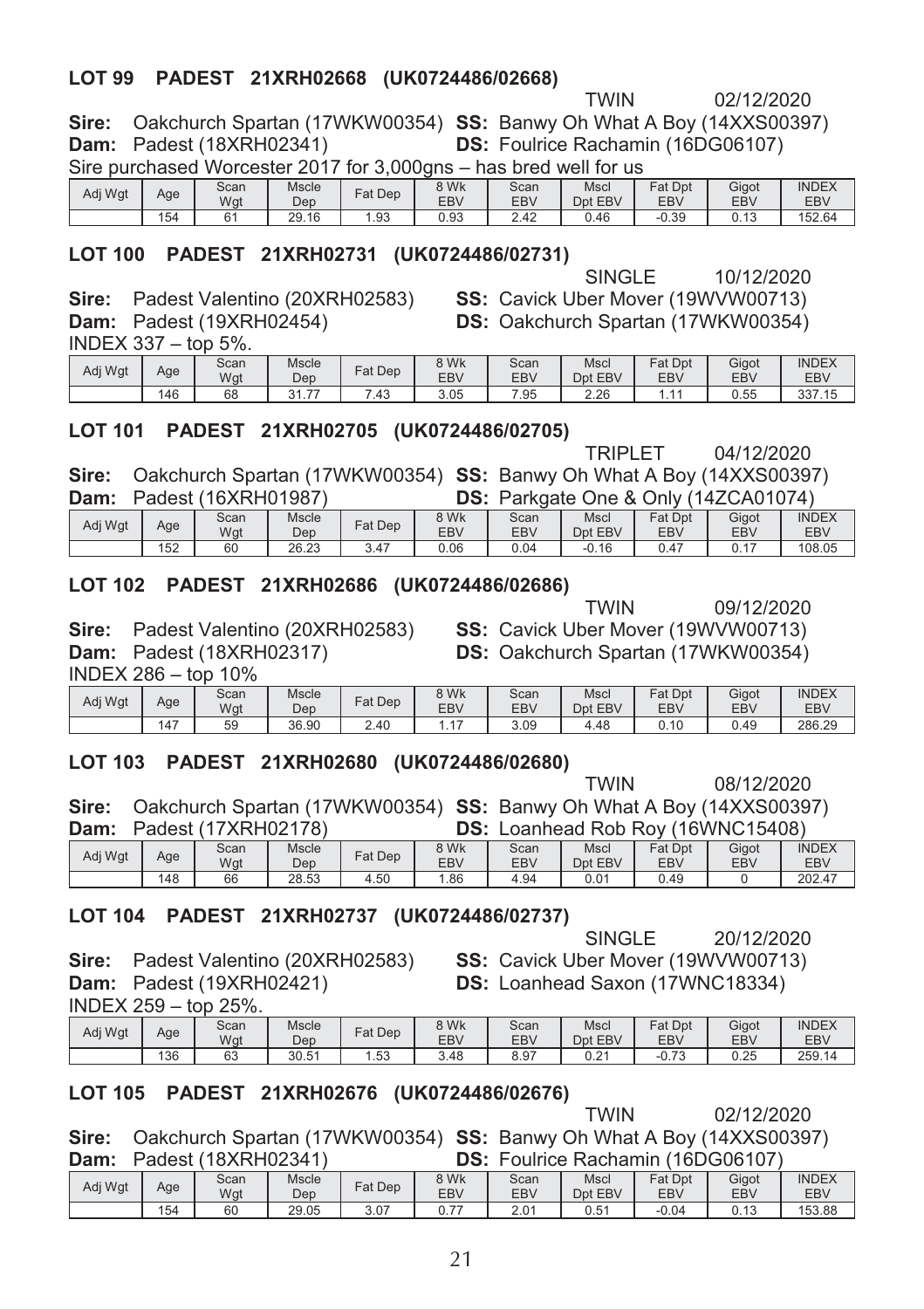## **D J CURRAN (WERNFAWR)**

#### LOT 106 WERNFAWR 21XEV01753 (UK0720768/01753)

#### TRIPLET 07/12/2020

Wernfawr Uptown Funk (19XEV01470) SS: Ffrwd Tvrone (18YET01833) Sire: Dam: Wernfawr (17XEV01233) DS: Wernfawr Nijinsky (13XEV00525)

#### LOT 107 WERNFAWR 21XEV01776 (UK0720768/01776)

SINGLE 12/12/2020 Sire: Glyn Coch Volcano (20XCA01522) SS: Wernfawr Stormer (17XEV01199) DS: Wernfawr Powerhouse (15XEV00835) Dam: Wernfawr (16XEV01017)

#### LOT 108 WERNFAWR 21XEV01755 (UK0720768/01755)

|                                            | <b>TWIN</b>                                         | 07/12/2020 |
|--------------------------------------------|-----------------------------------------------------|------------|
| <b>Sire:</b> Crogham Hannibal II (0AB7003) | <b>SS:</b> Rockvilla Ferrari (0VV5034)              |            |
| Dam: Wernfawr (16XEV00996)                 | <b>DS:</b> Glyn Coch Night To Remember (13XCA00357) |            |

#### **MR C W MARWOOD & SON (FOULRICE)**

#### LOT 109 FOULRICE 21DG11134 (UK0122123/11134) **ARR/ARR**

Sire: Galtres Upper Class (19ZKT03065) SS: Hundalee Sandor (17XMP04086) Dam: Foulrice (19DG09080) DS: Dalby Sherman (17PE05855)

| Adj Wgt | Age | Scan<br>Wgt | Mscle<br>Dep | Fat Dep | 8 Wk<br>EB\ | Scan<br>EBV | <b>Msc</b><br>Dpt EBV | Fat<br>Dpt<br>EBV | Gigot<br><b>EBV</b> | <b>INDEX</b><br><b>EBV</b> |
|---------|-----|-------------|--------------|---------|-------------|-------------|-----------------------|-------------------|---------------------|----------------------------|
| 28.40   | 109 | 52<br>JJ    | 28.86        | 4.63    | . 89        | 5.56        | 1.78                  | 0.20              | 0.64                | 264.48                     |

#### LOT 110 FOULRICE 21DG11076 (UK0122123/11076)

SINGLE

Sire: Foulrice Viceroy (20DG10172) Dam: Foulrice (18DG08359)

**SS: Foulrice (18DG08131) DS:** Foulrice Osprey (14DG04650)

**TWIN** 

| Adj Wgt | Age | Scan<br>Wgt | Mscle<br>Dep     | Fat Dep | 8 Wk<br>EB\ | Scan<br>EBV | Mscl<br>Dpt EBV | Fat Dpt<br><b>EBV</b> | Gigot<br>EB\ | <b>INDEX</b><br>EBV |
|---------|-----|-------------|------------------|---------|-------------|-------------|-----------------|-----------------------|--------------|---------------------|
| 30.60   | 444 | 55.60       | ົ<br>52<br>20.00 | 5.50    | 3.28        | 57<br>o.o.  | $-0.29$         | 0.02                  | 10           | 266.36              |

## LOT 111 FOULRICE 21DG10945 (UK0122123/10945)

**ARR/ARR** 

Sire: Foulrice Viceroy (20DG10172) Dam: Foulrice (19DG09170)

03/12/2020 **TWIN SS: Foulrice (18DG08131)** 

**DS:** Foulrice Titus (18DG07993)

| Adi Wat | Age        | Scan<br>Wgt | Mscle<br>Dep | Fat Dep | <b>BWK</b><br><b>EBV</b> | Scan<br>EBV | Mscl<br>EBV<br>Dnt | $F$ at Dpt<br>EB\ | Gigot<br>EB\ | <b>INDEX</b><br><b>EBV</b> |
|---------|------------|-------------|--------------|---------|--------------------------|-------------|--------------------|-------------------|--------------|----------------------------|
| 29.90   | 112<br>ن ا | 60.80       | 1.24ه        | 4.70    | 3.81                     | 10<br>0.48  | 2.20               | $-0.60$           | 0.69         | 329.62                     |

#### LOT 112 FOULRICE WHISTLEBLOWER 21DG10783 (UK0122123/10783) (Pedigree Registered) ARR/ARR **TWIN**

Sire: Sheldon Supreme (17XNR00843) Dam: Foulrice (17DG07689)

01/12/2020 SS: Foulrice Rechab (16DG06467)

**DS:** Cwm Dunrig Nelson (13YRY00299)

| Adj Wgt | Age        | Scan<br>Wgt | Mscle<br>Dep | $at$ Dep | 8 Wk<br>EB\            | Scan<br>EBV | Mscl<br>EBV<br>Dpt | Fat<br>Dpt<br>EBV | Gigot<br>EB <sub>V</sub> | <b>INDEX</b><br><b>EBV</b> |
|---------|------------|-------------|--------------|----------|------------------------|-------------|--------------------|-------------------|--------------------------|----------------------------|
| 26      | 115<br>⊣ ບ | 50.60       | 24.59        | 5.30     | Б <sup>0</sup><br>ے بی | 4.05        | $-0.26$            | ∩ ?∙<br>U.J I     | .26                      | 196.52                     |

05/12/2020

07/12/2020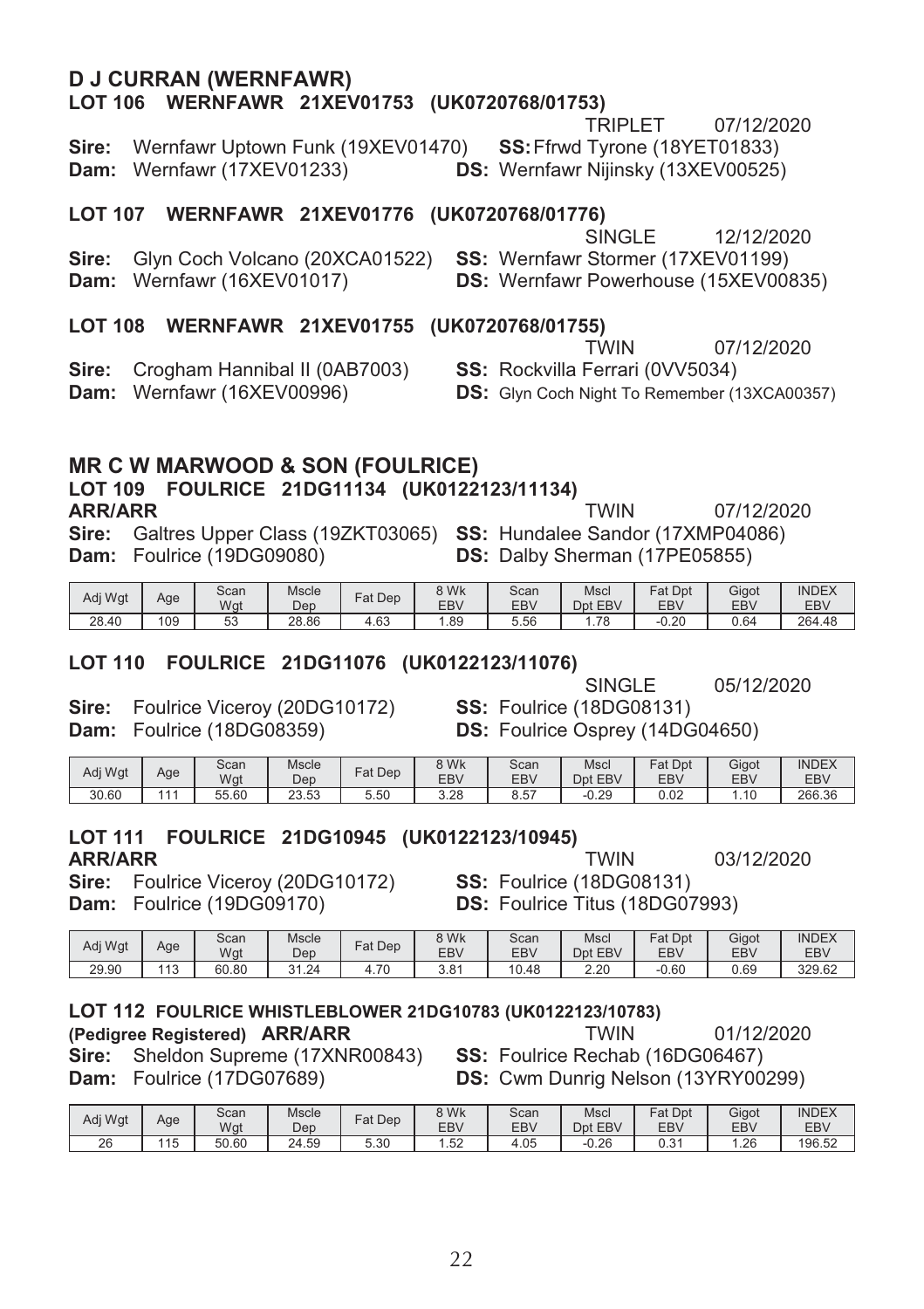#### LOT 113 FOULRICE 21DG10978 (UK0122123/10978) **ARR/ARR TWIN**

04/12/2020

Sire: Galtres Upper Class (19ZKT03065) SS: Hundalee Sandor (17XMP04086) Dam: Foulrice (19DG08975)

**DS:** Sheldon Supreme (17XNR00843)

| Adj Wgt | Age       | Scan<br>Wgt | Mscle<br>Dep | Dep<br>Fat    | 8 Wk<br><b>EBV</b>              | Scan<br><b>EBV</b> | Mscl<br>EBV<br>Dpt | <b>Fat Dpt</b><br>EBV | Gigot<br>EB\ | <b>INDEX</b><br>EB\ |
|---------|-----------|-------------|--------------|---------------|---------------------------------|--------------------|--------------------|-----------------------|--------------|---------------------|
| 26.40   | 110<br>╶╹ | 49          | 34.11        | $\sim$<br>، ت | $\overline{\phantom{a}}$<br>◡.≀ | 2.43               | 3.69               | $-0.18$               | 0.54         | 245.73              |

#### **MR T L PRICHARD (CASTELLAU)**

LOT 114 CASTELLAU WOMANIZER 21TZ03416 (UK0726270/03416) (Pedigree Registered) **ARR/ARR** 09/12/2020 **TRIPLET** Sire: Castellau Va Va Voom (20TZ03068) SS: Knockin Shockin' (17XXJ00376)

Dam: Castellau (16TZ01294) DS: Logie Durno Officer (14ZNN09810) Dam is a full sister to Rockafella and dam of Champion here in 2018 - selling for 1,850gns. Sire is out of Rhianna - 4th placed Royal Welsh and by record price Knockin Shockin - sold for 25,000gns.

#### LOT 115 CASTELLAU 21TZ03397 (UK0726270/03397)

**SINGLE** 06/12/2020 Sire: Artnagullion Troian (18ZGQ03561) SS: Knockin Shop (17XXJ00377) Dam: Castellau (19TZ02645) DS: Dalby Ranieri (16PE04907) Sire Artnagullion Trojan - champion ram Northern Ireland flock competition 2019. Granddam Sophisticated Lady - champion ewe lamb Royal Welsh 2017. A smart lamb.

#### LOT 116 CASTELLAU 21TZ03408 (UK0726270/03408)

SINGI F-FT 08/12/2020

Sire: Artnagullion Trojan (18ZGQ03561) SS: Knockin Shop (17XXJ00377) Dam: Castellau (14TZ00810) DS: Castellau Nockout (13TZ00712)

Same sire as previous Lot. Dam is oldest ewe in flock and has produced Rhianna - 4th placed Royal Welsh 2017, as well as 4th ram lamb Royal Welsh 2019 and also Reserve Champion here 2019. She is also dam of show yearling ewes 2019. A lamb with great hack end

#### LOT 117 CASTELLAU WILD CARD 21TZ03428 (UK0726270/03428) (Pedigree Registered) **ARR/ARR SINGLE** 10/12/2020

Sire: Castellau Va Va Voom (20TZ03068) SS: Knockin Shockin' (17XXJ00376) Dam: Castellau (17TZ01753) DS: Castellau Rockafella (16TZ01381) Sire Va Va Voom is a big strong yearling by Shockin (25,000gns). Dam produced 8th prize ewe lamb Royal Welsh 2019 and her dam 3rd prize ewe lamb and Interbreed Group Champion Royal Welsh 2011.

#### LOT 118 CASTELLAU 21TZ03423 (UK0726270/03423)

09/12/2020 **TWIN** Sire: Castellau Va Va Voom (20TZ03068) SS: Knockin Shockin' (17XXJ00376) Dam: Castellau (19TZ02641) DS: Dalby Ranieri (16PE04907) Another good Va Va Voom son. Dam is out of Sophisticated Lady - Interbreed Champion ewe lamb Royal Welsh 2017. Dam full sister to Dam of TZ03397 (Lot 115)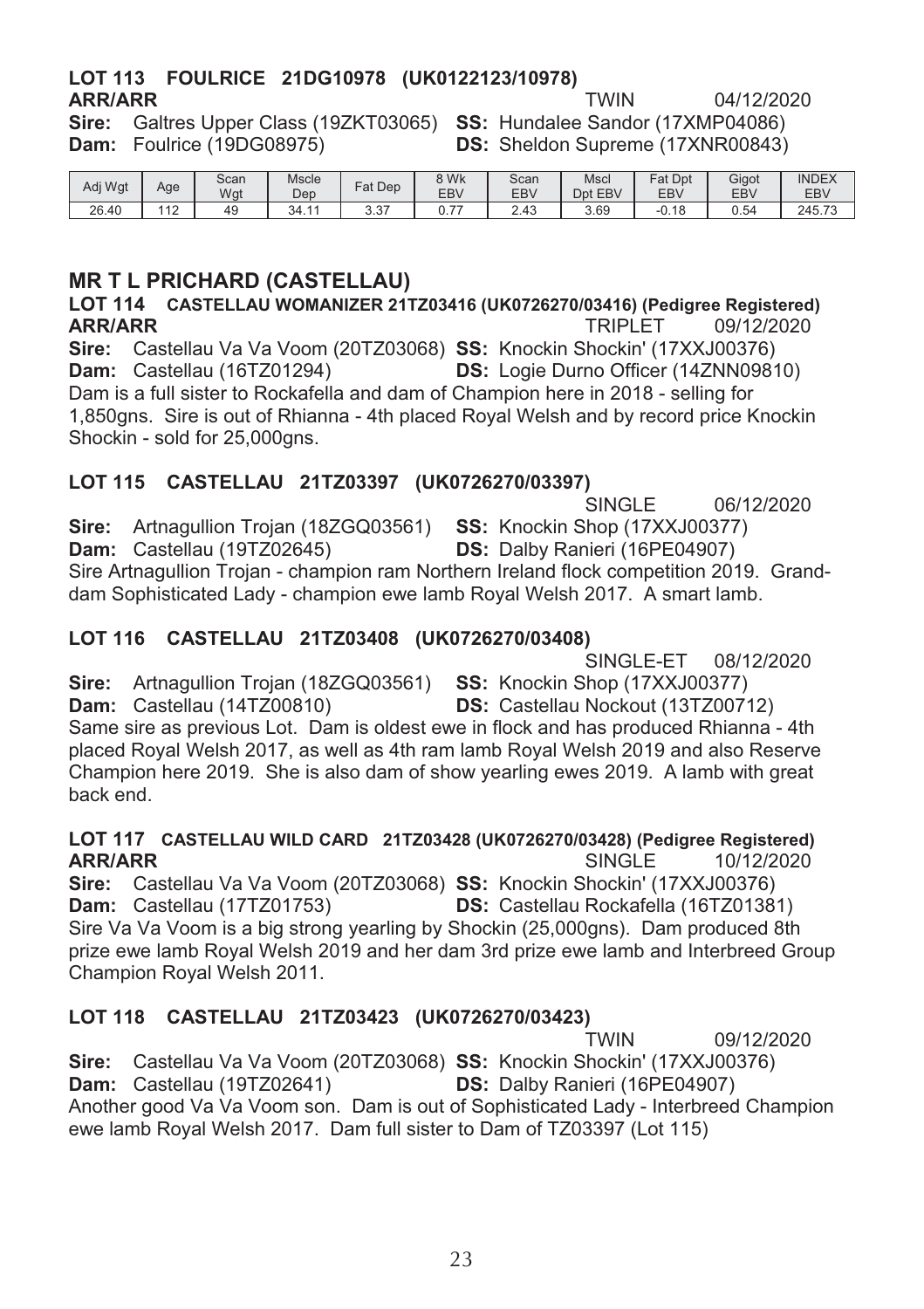#### **MESSRS W C & R L BOWEN (GWYNDY)** LOT 119 GWYNDY 21XPR08157 (UK0745485/08157)

**SINGLE** 10/12/2020

Sire: Wernfawr Vinnie (20XEV01627) Dam: Gwyndy (19XPR07321)

SS: Bronwydd Tomahawk (18WAJ00593)

DS: Wedderburn Roque (16WNY02657)

#### LOT 120 GWYNDY 21XPR08169 (UK0745485/08169)

#### **ARR/ARR**

**TWIN** 13/12/2020 Sire: Bovo Vancouver (20XHE00620) SS: Ffrwd Top Notch (18YET01819) **Dam:** Gwyndy (17XPR05338) DS: Wernfawr Rokocoko (16XEV00971)

#### LOT 121 GWYNDY 21XPR08164 (UK0745485/08164)

**TWIN** 13/12/2020

Sire: Wernfawr Vinnie (20XEV01627) **Dam:** Gwyndy (17XPR05368)

SS: Bronwydd Tomahawk (18WAJ00593) DS: Rhaeadr Rocket (16XXK01475)

#### **MR G F BURROUGH (SHELDON)** LOT 122 SHELDON 21XNR01131 (UK0363280/01131)

**TWIN** 01/12/2020

Sire: Loosebeare Tornado (18XWD09300) SS: Loosebeare Perfect (15XWD05388) Dam: Sheldon (18XNR00918) **DS:** Sheldon Rambo (16XNR00794) 1st Devon County show - twin to Sheldon Windsor 4,500gns at Worcester.

| Adj Wgt | Age | Scan<br>Wgt | Mscle<br>Dep | Fat Dep | 8 Wk<br>EBV | Scan<br>EBV | Msci<br>Dpt EBV | Fat<br>Dpt<br><b>EBV</b> | Gigot<br><b>EBV</b> | <b>INDEX</b><br><b>EBV</b> |
|---------|-----|-------------|--------------|---------|-------------|-------------|-----------------|--------------------------|---------------------|----------------------------|
| 25.30   | 156 |             |              |         | 70<br>υ. ι  | .83،        | 0.85            | $-0.24$                  | 0.24                | 153.49                     |

#### LOT 123 SHELDON WISHFUL 21XNR01156 (UK0363280/01156) (Pedigree Registered) 04/12/2020 **ARR/ARR** SINGLE.

Sire: Loosebeare Tornado (18XWD09300) SS: Loosebeare Perfect (15XWD05388) Dam: Sheldon (19XNR01005) DS: Ffrwd Samson (17YET01474)

| Adj Wgt | Age | Scan<br>Wgt | Mscle<br>Dep | Dep<br>$=$ at | 8 Wk<br>EB\    | Scan<br><b>EBV</b> | Mscl<br>Dpt EBV | Fat<br>Dpt<br>EBV | Gigot<br>EBV | <b>INDEX</b><br>EBV |
|---------|-----|-------------|--------------|---------------|----------------|--------------------|-----------------|-------------------|--------------|---------------------|
| 29.60   | 153 | 80          |              |               | 0.4E<br>د. ا ب | 5.4                | $-0.53$         | 0.04              | $-0.49$      | 174.67              |

#### LOT 124 SHELDON 21XNR01148 (UK0363280/01148)

**SINGLF** 04/12/2020

Sire: Loosebeare Tornado (18XWD09300) SS: Loosebeare Perfect (15XWD05388) Dam: Sheldon (16XNR00795) **DS:** Foulrice Omar (14DG04331)

| Adj Wgt     | Age | Scan<br>Wat | <b>Mscle</b><br>Dep | Fat Dep | 8 Wk<br>EBV | Scan<br>EBV | Mscl<br>EBV<br><b>D</b> nt | Fat Dpt<br>EB <sub>V</sub> | Gigot<br>EB\ | <b>INDEX</b><br>EBV |
|-------------|-----|-------------|---------------------|---------|-------------|-------------|----------------------------|----------------------------|--------------|---------------------|
| $\sim$<br>ູ | 153 | 70<br>u     |                     |         | . 40        | 3.64        | 0.30                       | $\sqrt{2}$<br>$-U. IL$     | $-0.07$      | 167.12              |

#### **MRS DEBORAH WHITCHER (GALTRES)** LOT 125 GALTRES 21ZKT03571 (UK0129994/03571)

01/12/2020

Sire: Galtres Storm (17ZKT02071) Dam: Galtres (17ZKT02227)

**SINGLF** SS: Foulrice Osprey (14DG04650) **DS:** Moss Side Nero (13ZRN00225)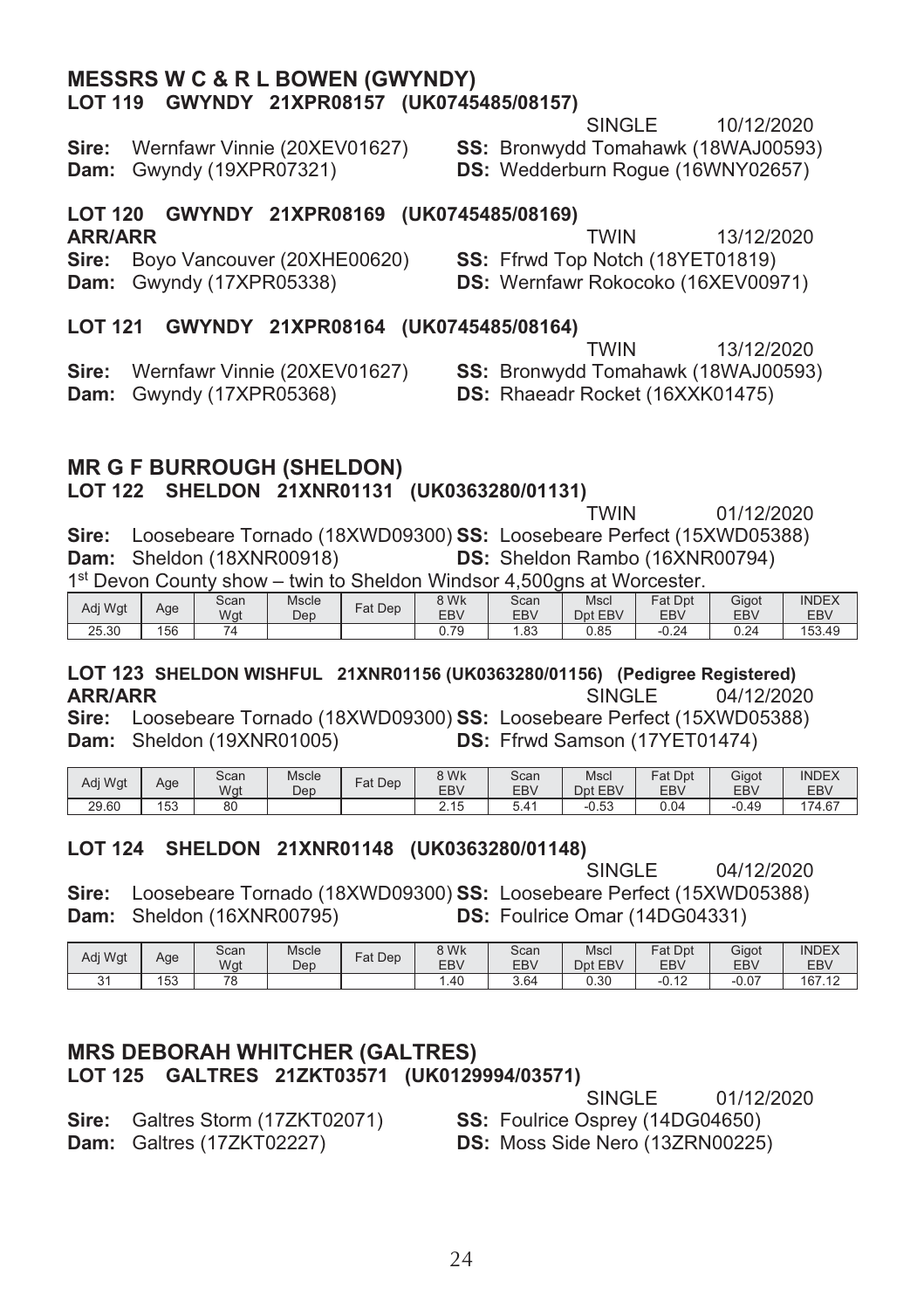| LUI 120                                           | GALIKES ZIZKIU3649 (UKU1Z9994/U3649)                                                                               |                          |         |                    |                              | <b>TWIN</b>                                                                       |                | 10/12/2020                                                |                     |
|---------------------------------------------------|--------------------------------------------------------------------------------------------------------------------|--------------------------|---------|--------------------|------------------------------|-----------------------------------------------------------------------------------|----------------|-----------------------------------------------------------|---------------------|
| Sire:<br>Dam:                                     | Padrig (19WZT04662)<br>Galtres (17ZKT02258)                                                                        |                          |         |                    |                              | SS: Mortimer Mark II (12HH01677)<br>DS: Galtres Result (16ZKT01796)               |                |                                                           |                     |
| <b>LOT 127</b>                                    | GALTRES 21ZKT03669                                                                                                 |                          |         | (UK0129994/03669)  |                              |                                                                                   |                |                                                           |                     |
| <b>ARR/ARQ</b><br>Sire:<br>Dam:                   | Galtres Storm (17ZKT02071)<br>Galtres (19ZKT02817)                                                                 |                          |         |                    |                              | TWIN<br>SS: Foulrice Osprey (14DG04650)<br>DS: Banc Pioneer (15XXB01124)          |                | 23/12/2020                                                |                     |
| <b>LOT 128</b>                                    | GALTRES 21ZKT03578 (UK0129994/03578)                                                                               |                          |         |                    |                              |                                                                                   |                |                                                           |                     |
| Sire:<br>Dam:                                     | Padrig (19WZT04662)<br>Galtres (16ZKT01959)                                                                        |                          |         |                    |                              | TWIN<br>SS: Mortimer Mark II (12HH01677)<br><b>DS:</b> Wern Maverick (12XZT00039) |                | 03/12/2020                                                |                     |
| <b>LOT 129</b>                                    | GALTRES 21ZKT03570 (UK0129994/03570)                                                                               |                          |         |                    |                              |                                                                                   |                |                                                           |                     |
| Sire:<br>Dam:                                     | Thackwood Upland Warrior (19GU04214) SS: Galtres Sergeant Major (17ZKT02190)<br>Galtres (15ZKT01383)               |                          |         |                    |                              | TWIN<br>DS: Mountsted Jethro (0XHL9100)                                           |                | 01/12/2020                                                |                     |
| <b>LOT 130</b>                                    | <b>MR DEWI PRITCHARD EVANS (FFRWD)</b><br>FFRWD 21YET02436 (UK0703473/02436)                                       |                          |         |                    |                              | <b>TWIN</b>                                                                       |                | 08/12/2020                                                |                     |
| Sire:<br>Dam:                                     | Dalby Veainu (20PE08783)<br>Ffrwd (19YET01875)                                                                     |                          |         |                    |                              | SS: Edstaston Tulloch (18TG00737)<br>DS: Trannon Sid (17WPV05085)                 |                |                                                           |                     |
| Adj Wgt                                           | Scan<br>Age<br>Wgt                                                                                                 | Mscle<br>Dep             | Fat Dep | 8 Wk<br>EBV        | Scan<br><b>EBV</b>           | Mscl<br>Dpt EBV                                                                   | Fat Dpt<br>EBV | Gigot<br>EBV                                              | <b>INDEX</b><br>EBV |
| 28.70                                             | 113<br>61                                                                                                          | 26.47                    | 5.20    | 2.76               | 7.09                         | -0.64                                                                             | 0.45           | 1.14                                                      | 238.48              |
| <b>LOT 131</b><br><b>ARR/ARR</b><br>Sire:<br>Dam: | FFRWD WAIKATO 21YET02440 (UK0703473/02440) (Pedigree Registered)<br>Dalby Veainu (20PE08783)<br>Ffrwd (19YET01885) |                          |         |                    |                              | <b>SINGLE</b><br><b>SS: Edstaston Tulloch (18TG00737)</b>                         |                | 09/12/2020<br><b>DS:</b> Edstaston Sotogrande (17TG00661) |                     |
| Adj Wgt                                           | Scan<br>Age<br>Wgt                                                                                                 | Mscle<br>Dep             | Fat Dep | 8 Wk<br>EBV        | Scan<br>EBV                  | Mscl<br>Dpt EBV                                                                   | Fat Dpt<br>EBV | Gigot<br>EBV                                              | <b>INDEX</b><br>EBV |
| 31                                                | 112<br>56                                                                                                          | 28.85                    | 4.63    | 1.84               | 4.63                         | 0.63                                                                              | $-0.34$        | 0.76                                                      | 204.61              |
| <b>LOT 132</b><br>Sire:                           | FFRWD 21YET02450 (UK0703473/02450)                                                                                 | Dalby Veainu (20PE08783) |         |                    |                              | <b>TRIPLET</b><br>SS: Edstaston Tulloch (18TG00737)                               |                | 10/12/2020                                                |                     |
| Dam:                                              | Ffrwd (19YET01895)                                                                                                 |                          |         |                    | DS: Trannon Sid (17WPV05085) |                                                                                   |                |                                                           |                     |
| Adj Wgt                                           | Scan<br>Age<br>Wgt                                                                                                 | <b>Mscle</b><br>Dep      | Fat Dep | 8 Wk<br><b>EBV</b> | Scan<br><b>EBV</b>           | Mscl                                                                              | Fat Dpt<br>EBV | Gigot<br>EBV                                              | <b>INDEX</b><br>EBV |
| 28.60                                             | 111<br>55.50                                                                                                       | 27.63                    | 3.60    | 2.16               | 5.40                         | Dpt EBV<br>$-0.03$                                                                | $-0.17$        | 1.14                                                      | 212.19              |
| <b>LOT 133</b>                                    | FFRWD 21YET02437 (UK0703473/02437)                                                                                 |                          |         |                    |                              | <b>TWIN</b>                                                                       |                | 08/12/2020                                                |                     |

 $(11150100001100010)$ 

Sire: Daipy vealnu (20PE08783)<br>Dam: Ffrwd (19YET01875)

 $\overline{a}$ 

 $\sim$   $\sim$ 

--------

**SS: Edstaston Tulloch (181G00737)**<br>**DS:** Trannon Sid (17WPV05085)

| Adj Wgt | Age        | Scan<br>Wat | Mscle<br>Dep    | $=$ at<br>Dep        | 8 Wk<br>EB\ | Scan<br>EBV | Mscl<br>EBV<br>Dpt | Fat<br>Dpt<br>EBV | Gigot<br>EBV | <b>INDEX</b><br>EBV |
|---------|------------|-------------|-----------------|----------------------|-------------|-------------|--------------------|-------------------|--------------|---------------------|
| 27.80   | 112<br>ں ا | $- -$       | $\sim$<br>32.55 | $\sim$<br>4<br>t . 2 | 2.19        | 5.48        |                    | 0.30              |              | 250.70              |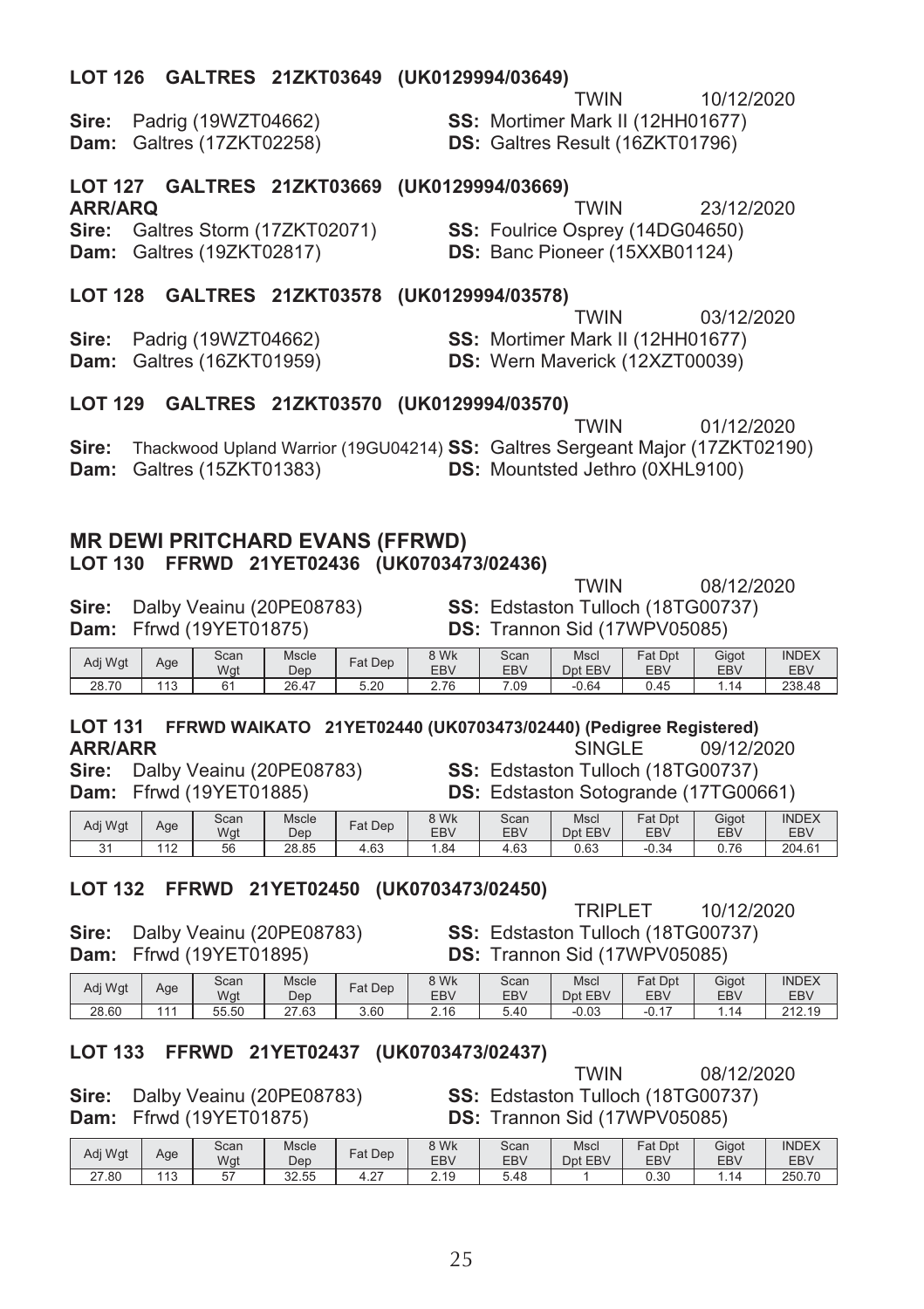| LOT 134 PADRIG 21WZT05074 (UK0704040/05074)<br><b>ARR/ARR</b>                                                                                                             |  | <b>TWIN</b>                                                                                          | 10/12/2020 |  |  |  |  |  |  |  |
|---------------------------------------------------------------------------------------------------------------------------------------------------------------------------|--|------------------------------------------------------------------------------------------------------|------------|--|--|--|--|--|--|--|
| <b>Sire:</b> Padrig Sergeant Major (17WZT02990)<br>Dam: Padrig (17WZT03014)                                                                                               |  | SS: Knockin Pucker Up (15XXJ00232)<br>DS: Mortimer Mark II (12HH01677)                               |            |  |  |  |  |  |  |  |
| PADRIG 21WZT05077 (UK0704040/05077)<br><b>LOT 135</b>                                                                                                                     |  |                                                                                                      |            |  |  |  |  |  |  |  |
| <b>ARR/ARR</b><br>Sire:<br>Padrig Sergeant Major (17WZT02990)<br>Dam: Padrig (17WZT03004)                                                                                 |  | <b>TWIN</b><br>SS: Knockin Pucker Up (15XXJ00232)<br><b>DS: Trannon Running Thunder (16WPV04006)</b> | 11/12/2020 |  |  |  |  |  |  |  |
| PADRIG 21WZT05092 (UK0704040/05092)<br><b>LOT 136</b>                                                                                                                     |  |                                                                                                      |            |  |  |  |  |  |  |  |
| <b>ARR/ARR</b><br>Boyo Vancouver (20XHE00620)<br>Sire:<br>Gwyndy (19XPR07228)<br>Dam:                                                                                     |  | <b>SINGLE</b><br>SS: Ffrwd Top Notch (18YET01819)<br>DS: Wedderburn Rogue (16WNY02657)               | 01/01/2021 |  |  |  |  |  |  |  |
| LOT 137 PADRIG 21WZT05085 (UK0704040/05085)                                                                                                                               |  |                                                                                                      |            |  |  |  |  |  |  |  |
| <b>ARR/ARR</b><br>Galtres Under Armour (19ZKT03091) SS: Galtres Storm (17ZKT02071)<br>Sire:<br>Dam: Padrig (19WZT04668)                                                   |  | <b>SINGLE</b><br>DS: Padrig Sergeant Major (17WZT02990)                                              | 28/12/2020 |  |  |  |  |  |  |  |
| <b>PAUL &amp; OLIVER JAMES (DITTON)</b><br>LOT 138 DITTON WAR ADMIRAL 21WLV00554 (UK0313667/00554) (Pedigree Registered)<br><b>ARR/ARR</b><br><b>SINGLE</b><br>02/12/2020 |  |                                                                                                      |            |  |  |  |  |  |  |  |
| Sire: Dalby Umanga (19PE07890)<br>Dam: Ditton (14WLV00058)                                                                                                                |  | SS: Edstaston Tulloch (18TG00737)<br>DS: Logie Durno Kruger (1ZNN0003)                               |            |  |  |  |  |  |  |  |
| LOT 139 DITTON WILLIAM WALLACE 21WLV00556 (UK031366700556) (Pedigree Registered)                                                                                          |  |                                                                                                      |            |  |  |  |  |  |  |  |
| <b>ARR/ARR</b><br>Loanhead Unleashed (19WNC27421)<br>Sire:<br>Dam: Ditton (18WLV00269)                                                                                    |  | <b>SINGLE</b><br>SS: Cannahars Super Star (17KF01001)<br>DS: Arbryn Supreme Deal (17WRF00454)        | 04/12/2020 |  |  |  |  |  |  |  |
| DITTON 21WLV00562 (UK0313667/00562)<br><b>LOT 140</b>                                                                                                                     |  |                                                                                                      |            |  |  |  |  |  |  |  |
| <b>ARR/ARR</b><br>Sire:<br>Loanhead Unleashed (19WNC27421)<br>Dam: Ditton (19WLV00343)                                                                                    |  | <b>TWIN</b><br>SS: Cannahars Super Star (17KF01001)<br>DS: Gawsworth Rum Punch (16PF01705)           | 05/12/2020 |  |  |  |  |  |  |  |
| <b>LOT 141</b><br>DITTON 21WLV00558 (UK0313667/00558)                                                                                                                     |  |                                                                                                      |            |  |  |  |  |  |  |  |
| <b>ARR/ARR</b><br>Sira: Loanhead Unleashed (1998/077421)                                                                                                                  |  | <b>SINGLE</b><br>SS. Cannahare Sunar Star (17KE01001)                                                | 04/12/2020 |  |  |  |  |  |  |  |

MR D H & MRS MARI WILLIAMS (PADRIG)

Sire: Loanhead Unleashed (19WNC27421) SS: Cannahars Super Star (17KF01001)<br>Dam: Ditton (19WLV00369) DS: Rhaeadr Taxi (18XXK01844)